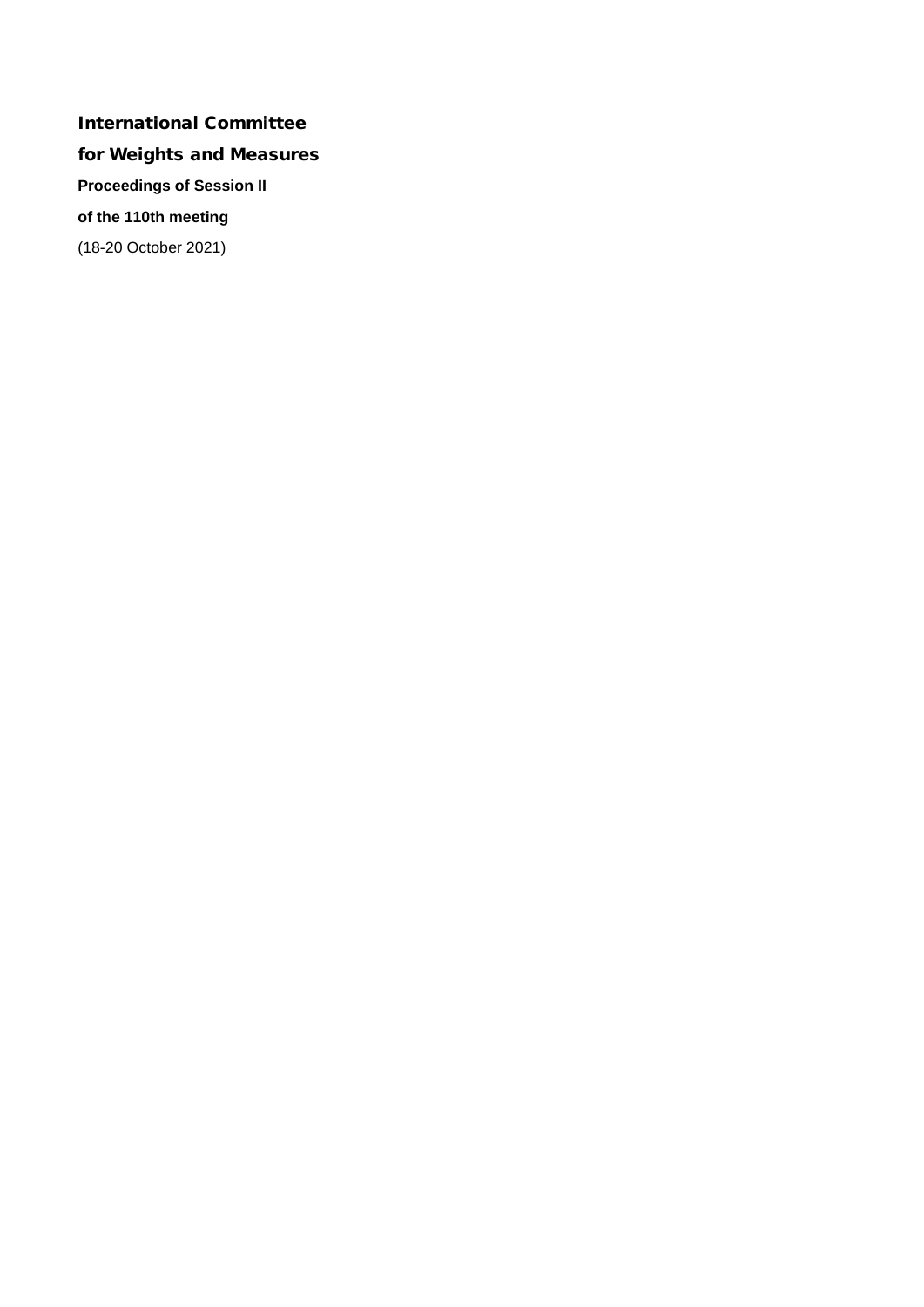# **Executive Summary**

# **Session II of the 110th meeting of the CIPM (18-20 October 2021)**

## **MoU between the BIPM and CODATA**

The CIPM decided by correspondence on 16 July 2021 to sign an MoU between the BIPM and CODATA.

## **Luxembourg to be encouraged to become a Member State**

Luxembourg now meets all of the criteria when considering whether it is appropriate for an Associate State to be encouraged to accede to the Metre Convention.

## **New director of the Ionizing Radiation Department**

Dr Gressier became director of Ionizing Radiation Department in July 2021.

## **Exceptional transfer of unreserved cash to the Pension Fund**

The CIPM authorized the exceptional transfer of 3 million  $\epsilon$  of unreserved cash to the Pension Fund in 2021. A further exceptional transfer will be considered in 2022.

## **Approval of the budget for 2022**

Following the recommendation of the CIPM Sub-Committee on Finance, the CIPM approved the budget proposed by the Director for 2022.

## **Changes to membership and observership of the Consultative Committees**

- − observership of CCM for NSC‐IM (Ukraine) and CMS/ITRI (Chinese Taipei)
- − observership of CCRI for NSC‐IM (Ukraine)
- − membership of CCU for NSC‐IM (Ukraine)

# **Digital transformation in the international scientific and quality infrastructure**

The CIPM approved the Joint Statement of Intent on the digital transformation in the international scientific and quality infrastructure.

# **Digital calibration certificates and engagement with the Digital SI Framework**

The CIPM supported the plan for a Consultative Committee survey on NMI/DI plans for digital calibration certificates and engagement with the Digital SI Framework.

# **CIPM Rules of Procedure**

The CIPM approved edition 1.1 of the CIPM Rules of Procedure.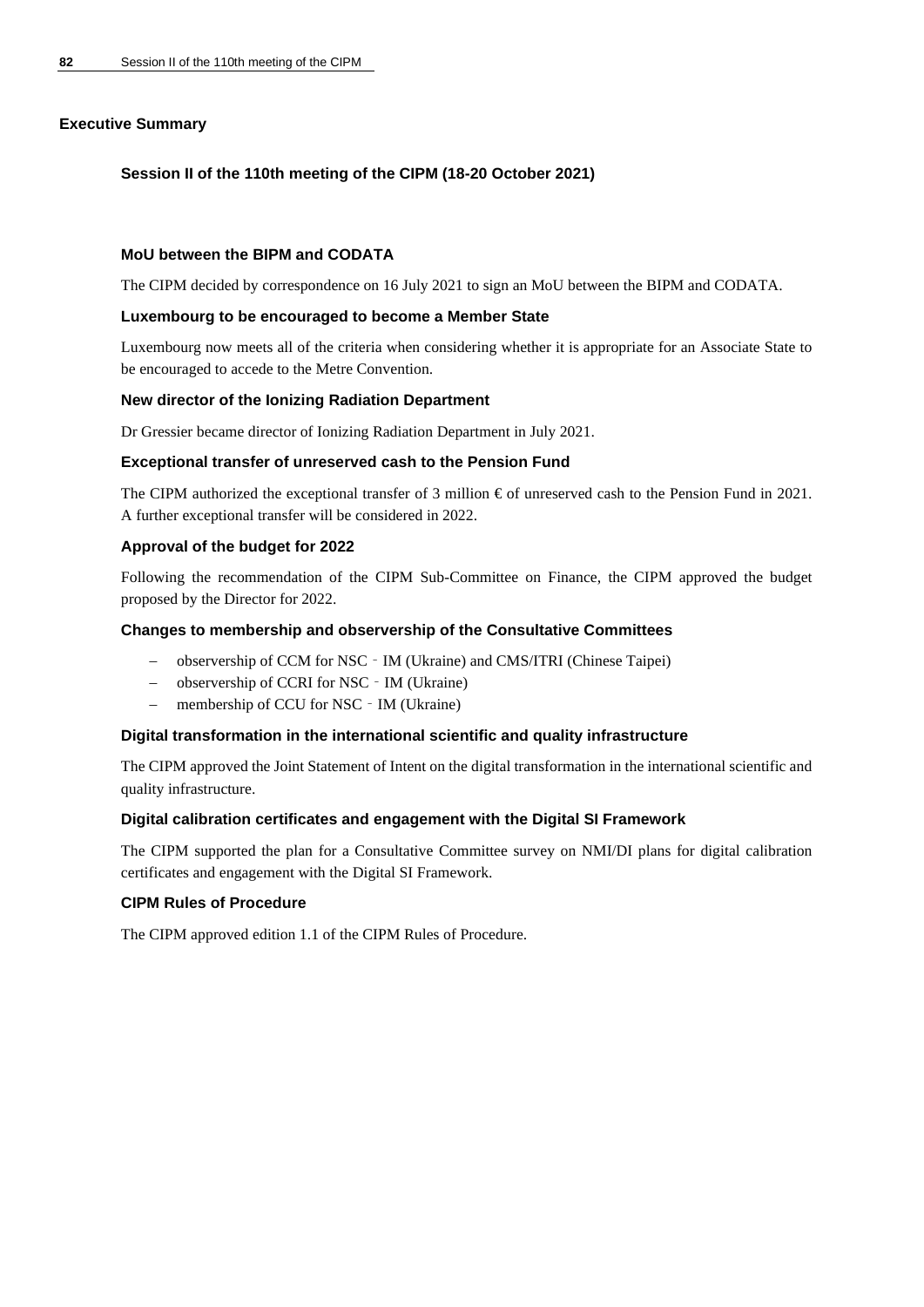# **MEMBERS OF THE INTERNATIONAL COMMITTEE FOR WEIGHTS AND MEASURES**

As of 18 October 2021

### **President**

W. Louw, South Africa.

### **Secretary**

T. Usuda, Japan.

### **Members**

- F. Bulygin, Russian Federation.
- D. del Campo Maldonado, Spain.
- I. Castelazo, Mexico.
- N. Dimarcq, France.
- Y. Duan, China.
- H. Laiz, Argentina.
- T. Liew, Singapore.
- P. Neyezhmakov, Ukraine.
- J. Olthoff, United States of America. *CIPM Vice-President.*
- S.-R. Park, Republic of Korea.
- M.L. Rastello, Italy.
- P. Richard, Switzerland.
- G. Rietveld, the Netherlands.
- M. Sené, United Kingdom.
- A. Steele, Canada.
- J. Ullrich, Germany. *CIPM Vice-President*.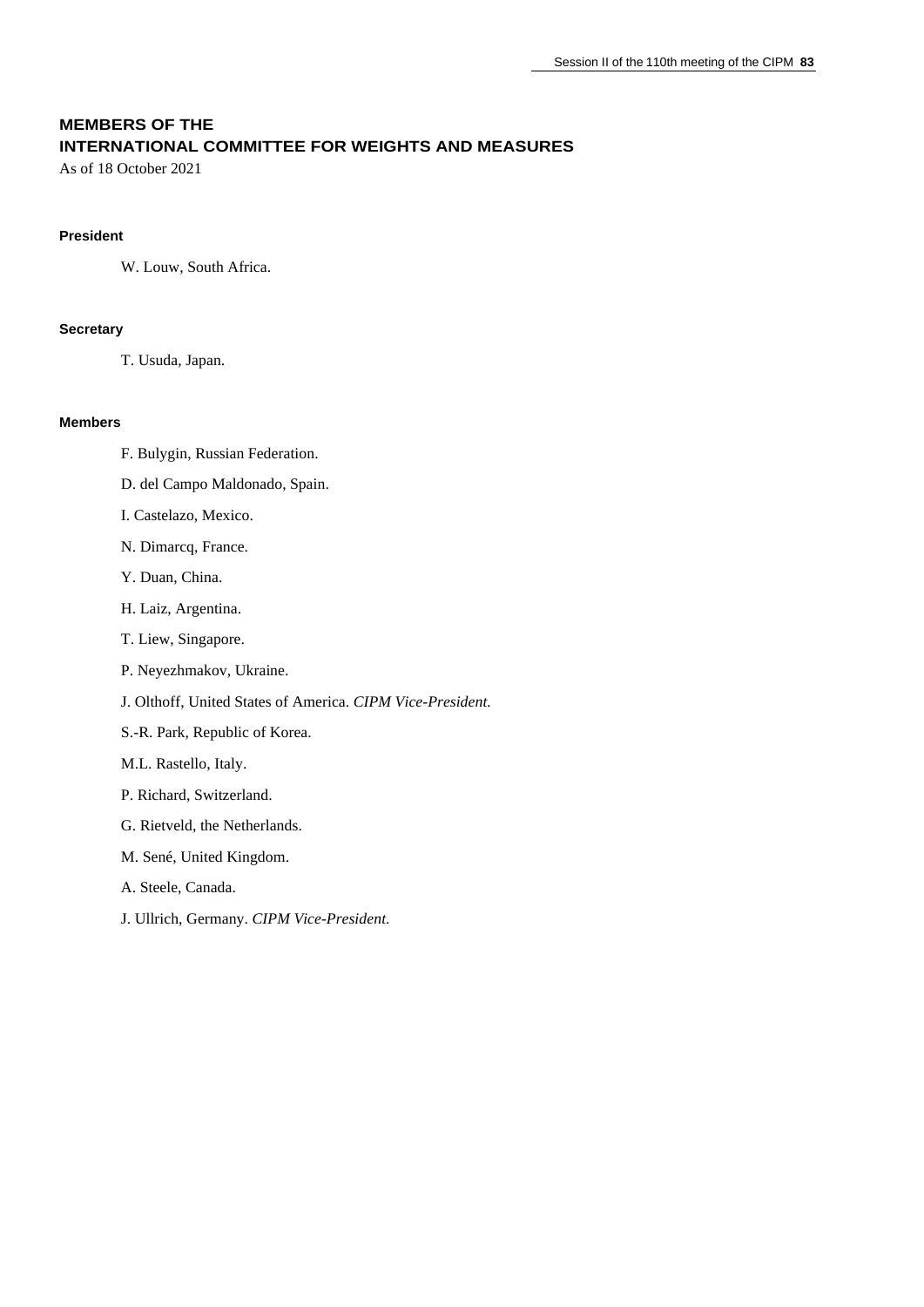## **Honorary members**

- W.R. Blevin, Australia.
- L.M. Branscomb, United States of America.
- E.O. Göbel, Germany.
- B. Inglis, Australia.
- R. Kaarls, the Netherlands.
- J. Skákala, Slovakia.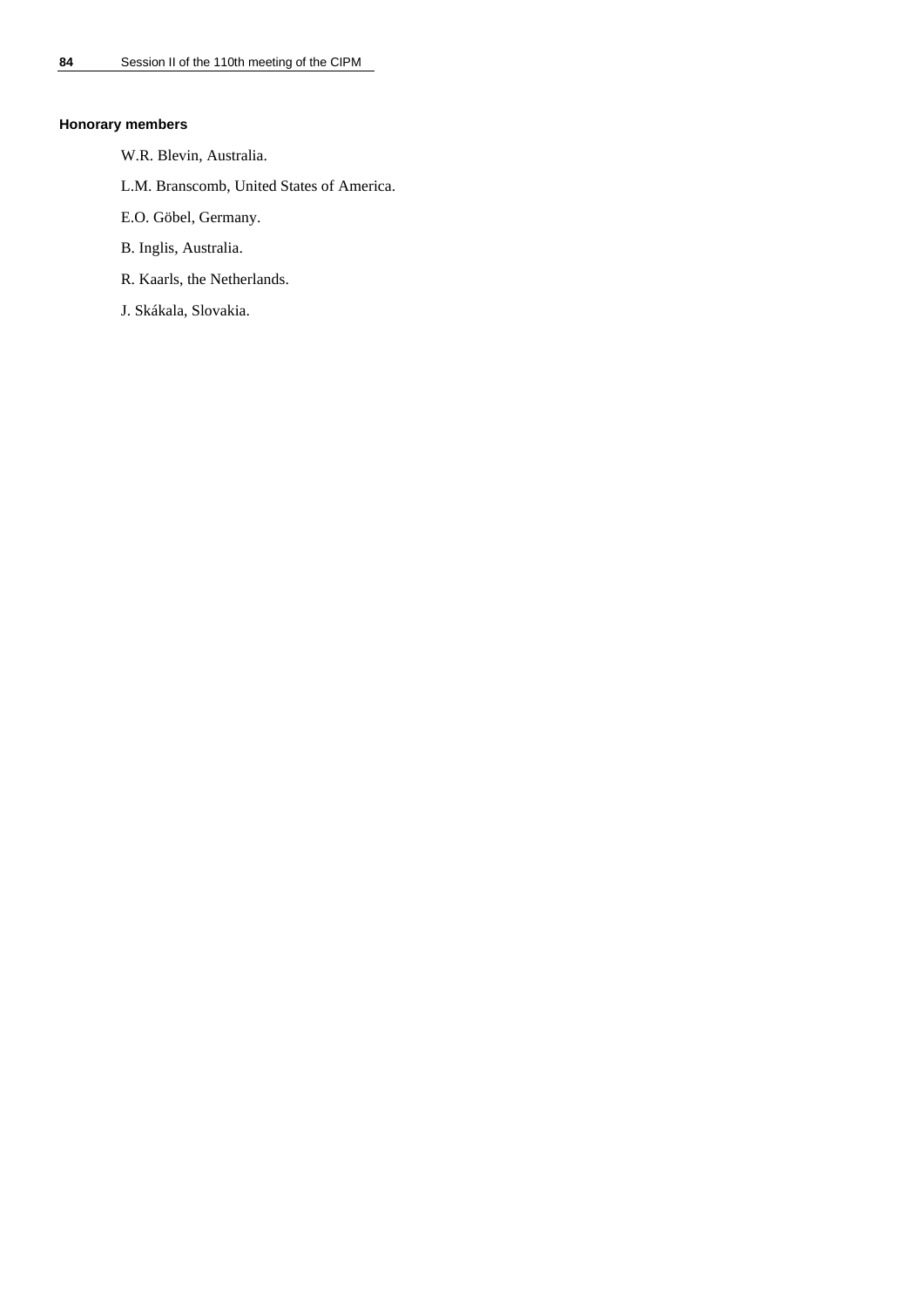# **Agenda**

- 1. Opening of the meeting and approval of the agenda
- 2. Confirmation of the report of Session I of the 110th meeting
- 3. Secretary's report (including recall of decisions taken by correspondence since the last session)
- 4. Director's report
- 5. Finance
- 6. Reports from the CC Presidents and Chairs of Sub-committees
- 7. CIPM Strategy
- 8. BIPM Strategy
- 9. Update on progress with the BIPM Work Programme
- 10. CIPM Governance
- 11. Plans for the 27th meeting of the CGPM
- 12. Other meetings
- 13. Any other business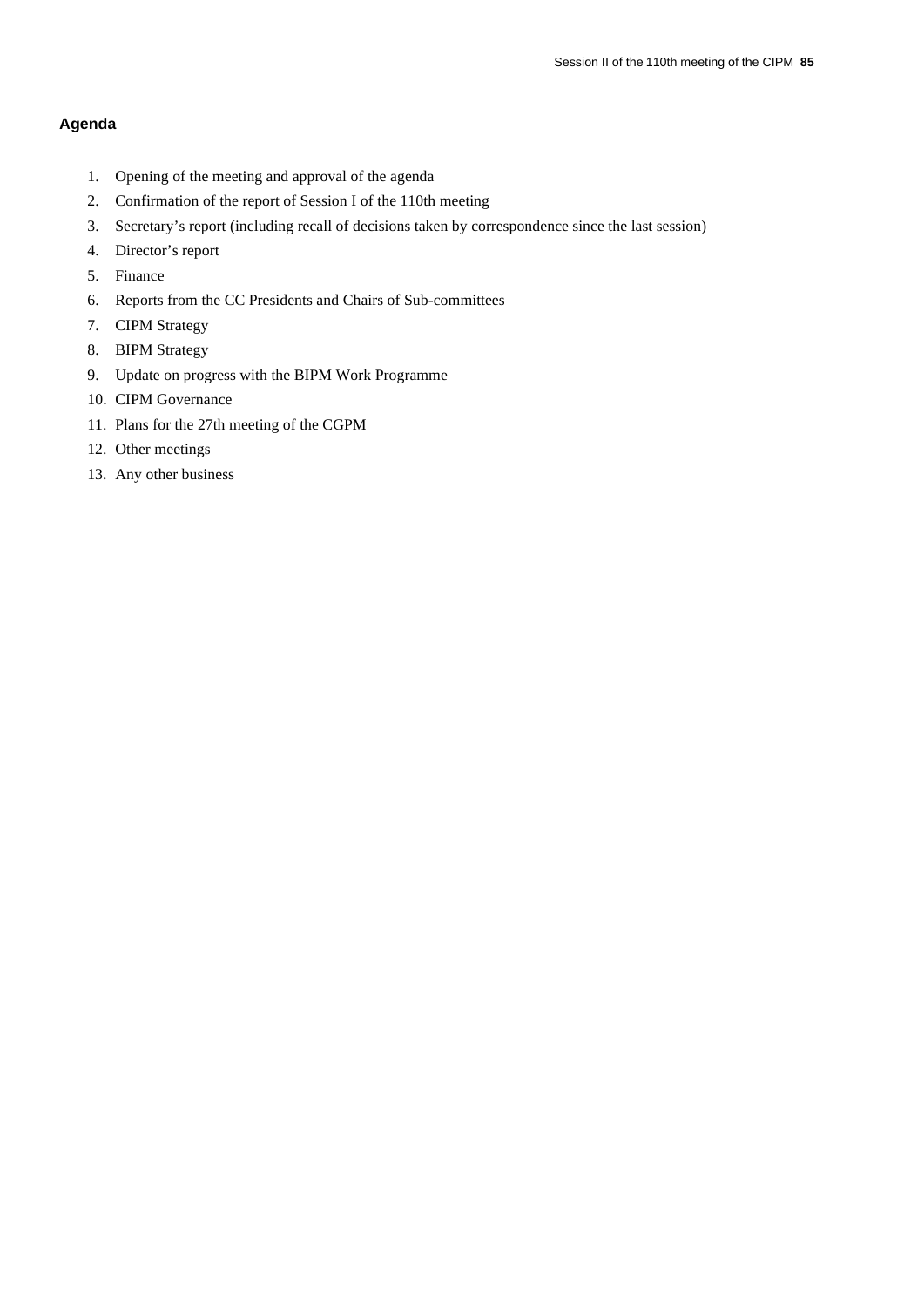# **1. OPENING OF THE SESSION; QUORUM; AGENDA**

The International Committee for Weights and Measures (CIPM) held Session II of its 110th meeting on Monday 18 to Wednesday 20 October 2021 on-line.

Present: F. Bulygin, D. del Campo Maldonado, I. Castelazo, N. Dimarcq, Y. Duan, H. Laiz, T. Liew, W. Louw, M. Milton (Director of the BIPM), P. Neyezhmakov, J. Olthoff, S.-R. Park, M.L. Rastello, P. Richard, G. Rietveld, M. Sené, A. Steele, J. Ullrich and T. Usuda.

Also attending the meeting were: C. Fellag Ariouet (Personal Assistant to the Director and Head of the Executive and Meetings Office), C. Planche (Librarian and Drafting Officer) and R. Sitton (Publications Officer).

The following were in attendance for parts of the meeting: V. Gressier (Director of the Ionizing Radiation Department and Executive Secretary of the CCRI), A. Henson (Director of the International Liaison and Communication Department), F. Rojas Ceballos (Legal Adviser), M. Stock (Director of the Physical Metrology Department and Executive Secretary of the CCEM and CCU), P. Tavella (Director of the Time Department and Executive Secretary of the CCTF), and R. Wielgosz (Director of the Chemistry Department and Executive Secretary of the CCQM)

With 18 members participating on-line the quorum was satisfied according to Article 12 of the Regulations annexed to the Metre Convention.

Dr Louw, the CIPM President, opened the meeting and asked if there were any changes or additions to the draft agenda. There were no changes, and the agenda was adopted unanimously.

He proposed that the issue of electronic voting between meetings of the Consultative Committees would be discussed under §13 "Any other business".

# **2. CONFIRMATION OF THE REPORT OF SESSION I OF THE 110TH MEETING**

The minutes of Session I of the 110th meeting (2021) had been circulated to the CIPM for comment and the latest version, with the comments incorporated, had been available on the CIPM members' working area of the BIPM website in advance of the meeting (document [CIPM/2021-II-02.01\)](https://www.bipm.org/documents/20126/61959153/CIPM21-II-02.01-CIPM110-Session-I.pdf/665dbb10-2da8-6474-c449-d65214dbda64). The CIPM was asked for acceptance of the minutes as a true record, which was agreed unanimously.

**Decision CIPM/110-14** The CIPM accepted the minutes of the first session of the 110th meeting of the CIPM as a true record.

# **3. SECRETARY'S REPORT (INCLUDING RECALL OF DECISIONS TAKEN BY CORRESPONDENCE)**

Dr Usuda, the CIPM Secretary, presented his report (document [CIPM/2021-II-03.01\)](https://www.bipm.org/documents/20126/61959619/CIPM21-II-03.01-CIPM+Secretary+report+20211018-.pdf/09240391-37e6-3031-b7e1-47bbdef52625) for noting. He reported that the CIPM had made one decision by correspondence since Session I in June 2021. The decision, CIPM/110- 15, was noted by the CIPM.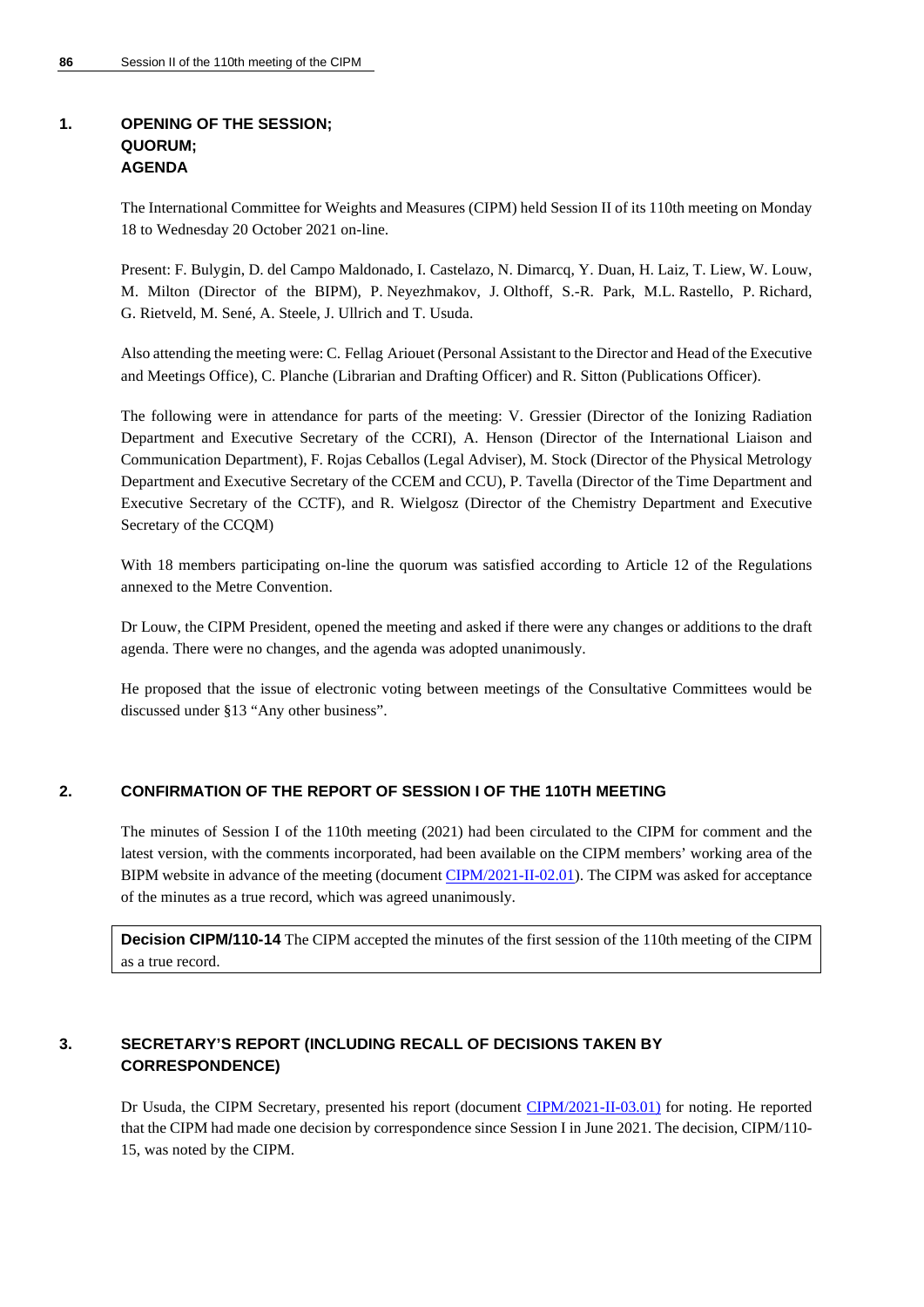**Decision CIPM/110-15** The CIPM noted the decision taken by correspondence on 16 July 2021 to sign an MoU between the BIPM and CODATA based on the draft circulated.

The Secretary reported that thirteen CIPM members had voted in favour of Decision CIPM/110-15 and five against. It was recalled that Decision CIPM/107-11 had originally asked the BIPM Director and Legal Advisor to explore options to formalize the BIPM liaison with the CODATA Task Group on Fundamental Constants. This initial request had subsequently evolved to become an MoU with CODATA as a whole.

The Secretary said that an amendment was required to Section C of the "*Criteria and Process for Election of CIPM Members*", which states that the members of the CEC will include representatives from seven Member States. He recalled that Resolution 2 of the 25th meeting of the CGPM includes a clause that the CEC shall be composed of nine representatives, each from a different Member State. The CIPM adopted the following decision.

**Decision CIPM/110-16** The CIPM revised the document "Criteria and process for election of CIPM Members" to align Section C (page 5) with Resolution 2 adopted by the CGPM at its 25th meeting (2014) by stating that there are nine (and not seven) seats on the Committee for CIPM Election (CEC).

The Secretary presented a plan for the election and replacement of the CIPM at the 27th meeting of the CGPM (2022). The action plan included a timetable of the key actions through to the seating of the newly elected CIPM in 2023. The Secretary asked if the CIPM agreed to adopt the action plan, which would then be forwarded to the CEC. There was unanimous agreement and the action plan was adopted.

### **4. DIRECTOR'S REPORT**

The Director started by reporting that Dr Gressier had taken up his position as director of the Ionizing Radiation Department in July 2021. He has many years of experience in the metrology community, having worked at the *Institut de Radioprotection et de Sûreté* (ISRN) in its neutron metrology facility and having been the Chair of section III of the Consultative Committee for Ionizing Radiation (CCRI). His recruitment followed the retirement of Dr Judge who continues to carry out some work for the BIPM as a consultant supporting the quality management system. Mr Rojas Ceballos has returned to the BIPM after a 6-month placement at the Organisation for Economic Co-operation and Development (OECD). During his absence he was replaced by Ms Ariana Rohrer on a 6-month contract. Dr Solve has started to work alongside the Executive Secretary at the Consultative Committee for Thermometry (CCT) in anticipation of the retirement of Dr Picard at the end of 2022. Work is underway to recruit a physicist to replace Dr Petit when he retires from the Time Department in 2022.

Opportunities to receive secondees are opening again, and the BIPM has identified two secondments from NMIs to support the BIPM Meetings Office in 2022 during the preparations for the 27th meeting of the CGPM and to explore the use of new on-line meeting platforms to support the CCs and the CC WGs.

The Director said that as part of the BIPM's continuous efforts to support staff at work and in particular to support their mental health, two initiatives have been launched. Staff have been given access to an online service that gives personal access to a specialized confidential counselling service. Also, training is being organized for managers to help them be aware of issues of harassment and bullying in the workplace, and to further develop their skills to avoid them. The same training will be offered to all staff in a second phase.

The Director informed the CIPM that on 10 June 2021, the practical arrangement with the Preparatory Commission for the Comprehensive Nuclear-Test-Ban Treaty Organization (CTBTO) was signed following Decision CIPM/110-03.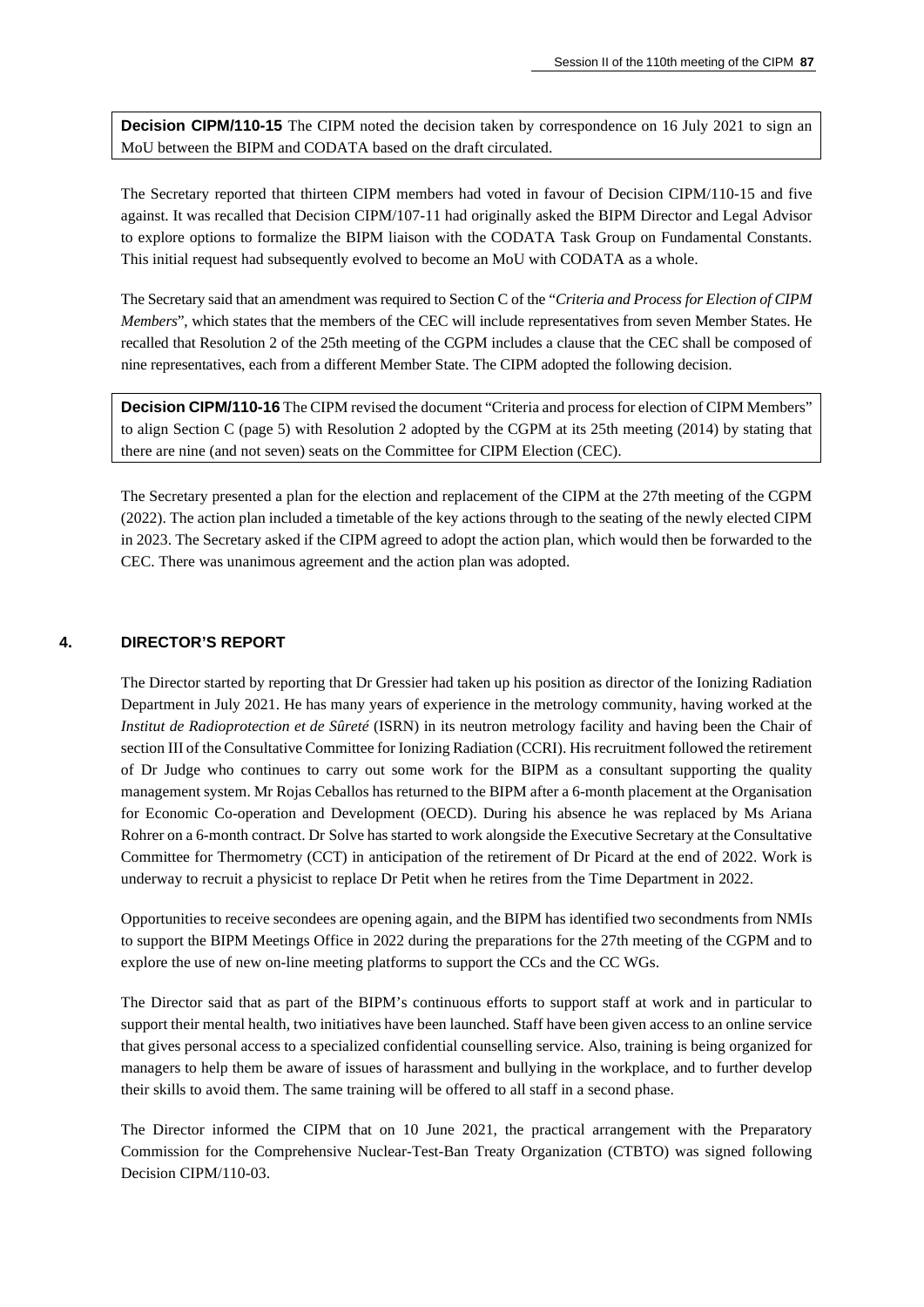On 7 September the BIPM received a visit from Ambassador Antonio Bernadini, permanent representative of Italy to International Organizations in Paris.

On 13 September the Director participated in the OECD event "Rethinking and modernizing international rulemaking to design better policies for the 21st century". This virtual meeting was part of the 8th Annual Meeting of International Organizations within the context of the OECD IO Partnership. It was an opportunity to emphasize the critical role of the organizations involved in QI in underpinning effective international rulemaking.

On 11 October, the CODATA MoU was signed following Decision CIPM/110-15. This point will be discussed under "Any other business" because there is now an opportunity to elect a CIPM member to represent the organization at the CODATA General Assembly.

The BIPM has made an application to be an observer organization at the UN Climate Change Conference 2022 (UNFCCC COP 27). The deadline for the application was in August 2021, but a response is not expected from the United Nations Framework Convention on Climate Change (UNFCCC) until June/July 2022.

The BIPM has reviewed the terms of copyright that it offers on BIPM publications and has decided to adopt the Creative Commons CC 3.0 license, which is adapted to the legal status of international organizations [\(https://creativecommons.org/licenses/by/3.0/igo/\)](https://creativecommons.org/licenses/by/3.0/igo/) This will be applied to the SI Brochure and to other BIPM publications.

The Director recalled that he had reported to the CIPM previously that whilst the BIPM has been granted functional privileges and immunities by the French State, including immunity of jurisdiction on French territory, it has been his practice to align the BIPM's security policy with those applied by relevant French authorities. An example is the BIPM's work to address the requirements of the *Autorité de sûreté nucléaire* (the ASN), which regulates all establishments that work with ionizing radiation in France. He reported that the ASN recently granted the BIPM an extension to the lifetime of its sealed sources, in particular the radium sources to 2023 and the cobalt sources to 2027. Also, the ASN visited the BIPM on 14 October 2021 and have confirmed that the BIPM fully meets new requirements for site security. This has required the BIPM to align its policies for fire safety and site security more closely with those required in France. Additionally, the BIPM has been able to reduce the level of surveillance of its staff in the Ionizing Radiation Department following recognition that the long-term measurements of the radiation doses they receive are substantially below the occupational exposure levels set in France.

The Director reported that, with the approval of the CIPM President and the French National Archives, he had accessed the caveau containing the prototypes on 6 September with Dr Érard (retired member of the CIPM) and Dr Stock (Director of the Physical Metrology Department). It provided the opportunity to confirm that the new system for humidity control is working well.

The Director gave two examples of the BIPM's work with the wider community in France. Two visitors with learning difficulties from a local charity have been welcomed to the BIPM several times a week to work under supervision in support services. The charity has reported that the commitment to building relationships shown at the BIPM has helped one of the visitors to take on work elsewhere in Sèvres. The BIPM opened its doors to the public on the weekend of 18 and 19 September 2021 for the 38th Journées européennes du Patrimoine (European Heritage Days). The open days attracted 215 participants, who were given a guided tour of the Pavillon de Breteuil, the BIPM collection of historical instruments and the garden.

The Director reported that the BIPM has completed three major IT projects: the development of the new BIPM website, which has been a big project over the last three years; the new e-learning platform, which opens many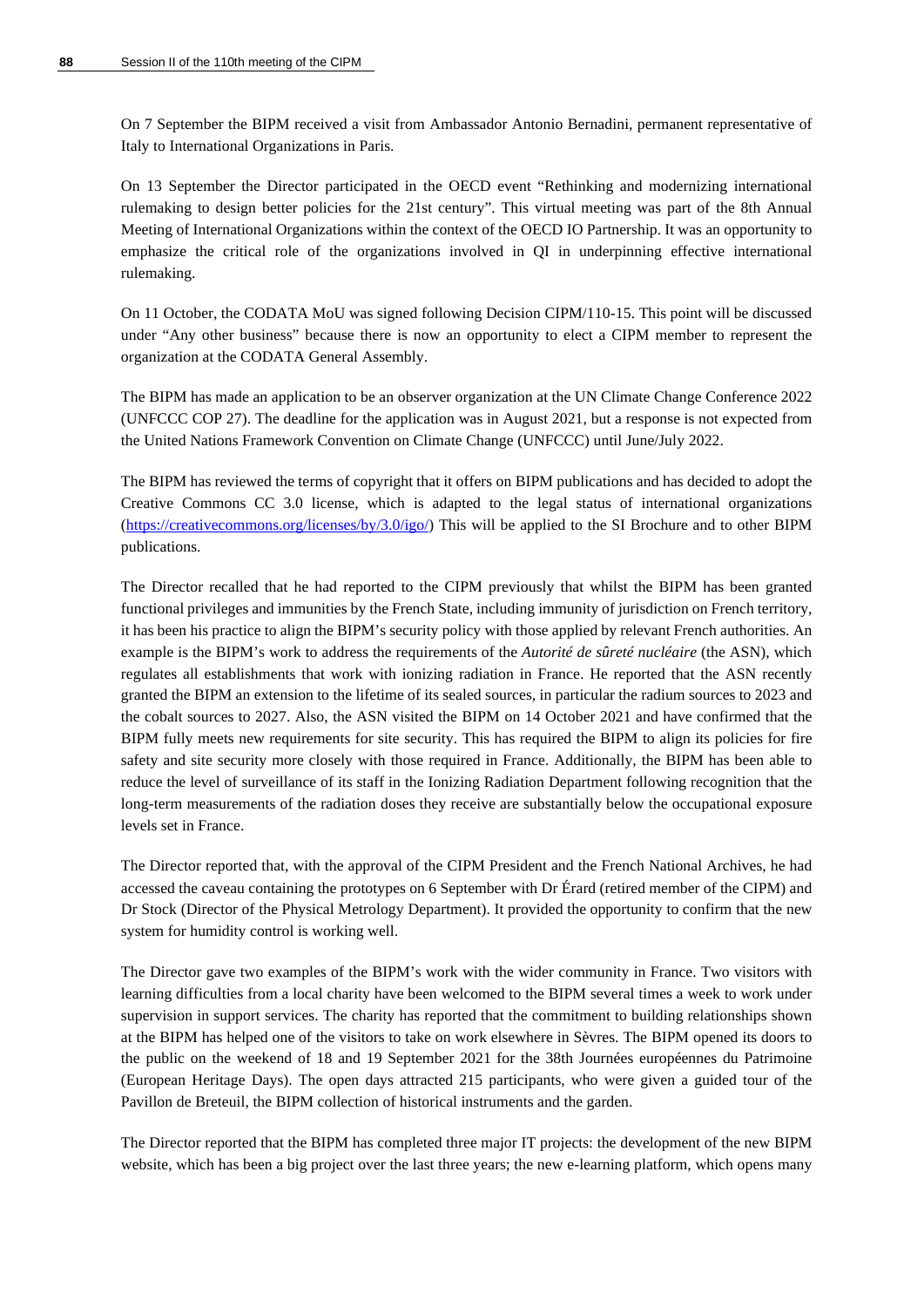possibilities for the BIPM's CBKT activities and for which discussions are underway to partner with the regional metrology organizations (RMOs) to share the platform; and the new database in the Meetings Office, which underpins the website.

The Director concluded his report by saying that the BIPM is grateful to the Inter-American Metrology System (SIM) for putting forward Christopher Cortes to audit its Quality Management System. He had completed his draft report earlier in October 2021 and the final report will be on the agenda at the annual QMS review with the CIPM Secretary in 2022.

The President thanked the Director for his report and invited comments. It was asked if the handover of Dr Picard's key comparison database (KCDB) responsibilities, following her retirement at the end of 2022, is being considered. The Director replied that plans are in place and there are a number of staff on site with considerable experience of using the KCDB.

The Director presented report [CIPM/2021-II-04.02](https://www.bipm.org/documents/20126/61869199/CIPM21-II-04.02-Encouraging+Luxembourg.docx/d0381a2d-4c42-f3d7-9b08-28a428701c55) and recalled that the Grand Dutchy of Luxembourg became an Associate State of the CGPM in 2014. Its National Metrology Institute has signed the CIPM MRA and participated in comparisons within the CIPM MRA, and in September 2021 published Calibration and Measurement Capabilities (CMCs) for the first time (in the field of Time and Frequency). The Grand Dutchy now meets all of the criteria adopted by the CIPM in its Decision CIPM/106-20 (2017) when considering whether it is appropriate for an Associate State of the General Conference on Weights and Measures (CGPM) to be encouraged to accede to the Metre Convention and hence become a Member State. The following decision was agreed.

**Decision CIPM/110-17** The CIPM decided, based on the criteria it has previously adopted, that it would be appropriate for the Grand Duchy of Luxembourg to accede to the Metre Convention. The BIPM Director will convey the Decision, recalling Resolution 4 'On the status of Associate State of the General Conference' adopted by the CGPM at its 24th meeting, and the implications regarding the increase in subscription should the Grand Duchy of Luxembourg choose to remain as an Associate of the CGPM.

### **5. FINANCE**

Dr Richard said that the report of the CIPM Sub-Committee on Finance (FSC) meeting held on 6 October 2021 was available on the CIPM members' working area of the BIPM website for their information (document [CIPM/2021-II-05.01\)](https://www.bipm.org/documents/20126/61919425/CIPM21-II-05.01-20211006_FSC_report_2021_2_EN_DEF.pdf/74e26a2b-f129-fa5a-5487-a4b544c37225).

The Director presented the proposed budget for 2022 (document [CIPM/2021-II-05.02\)](https://www.bipm.org/documents/20126/61959169/CIPM21-II-05.02-Proposed+budget+for+2022.pptx/963887f0-f3f8-a827-fbc6-14362f0ab485). He said that this is the same budget that had been proposed to the 26th meeting of the CGPM (2018) with one minor change. The income figures have been updated to give better estimates of contributions from Member States and subscriptions from Associates than was known in 2018; the net change is very small. There is no change to the budgeted expenditure for 2022. Dr Richard added that the proposed change had been approved unanimously by the FSC. The CIPM approved the revised budget for 2022.

**Decision CIPM/110-19** Following the recommendation of the CIPM Sub-Committee on Finance, the CIPM approved the budget proposed by the Director for 2022.

The Director presented document [CIPM/2021-II-05.04](https://www.bipm.org/documents/20126/62107537/CIPM21-II-05.04-Financial+Reports+Summary+2021+v3b+Tab+6.pdf/73c845fe-63d3-7569-e50e-da7584036e08) "*Summary of the reserves*" and gave a brief overview of the reserve fund, reserved cash and unreserved cash. He recalled that in 2020, following a recommendation from the Pension Fund Advisory Board (PFAB), the CIPM decided to ask the FSC to explore the possibility and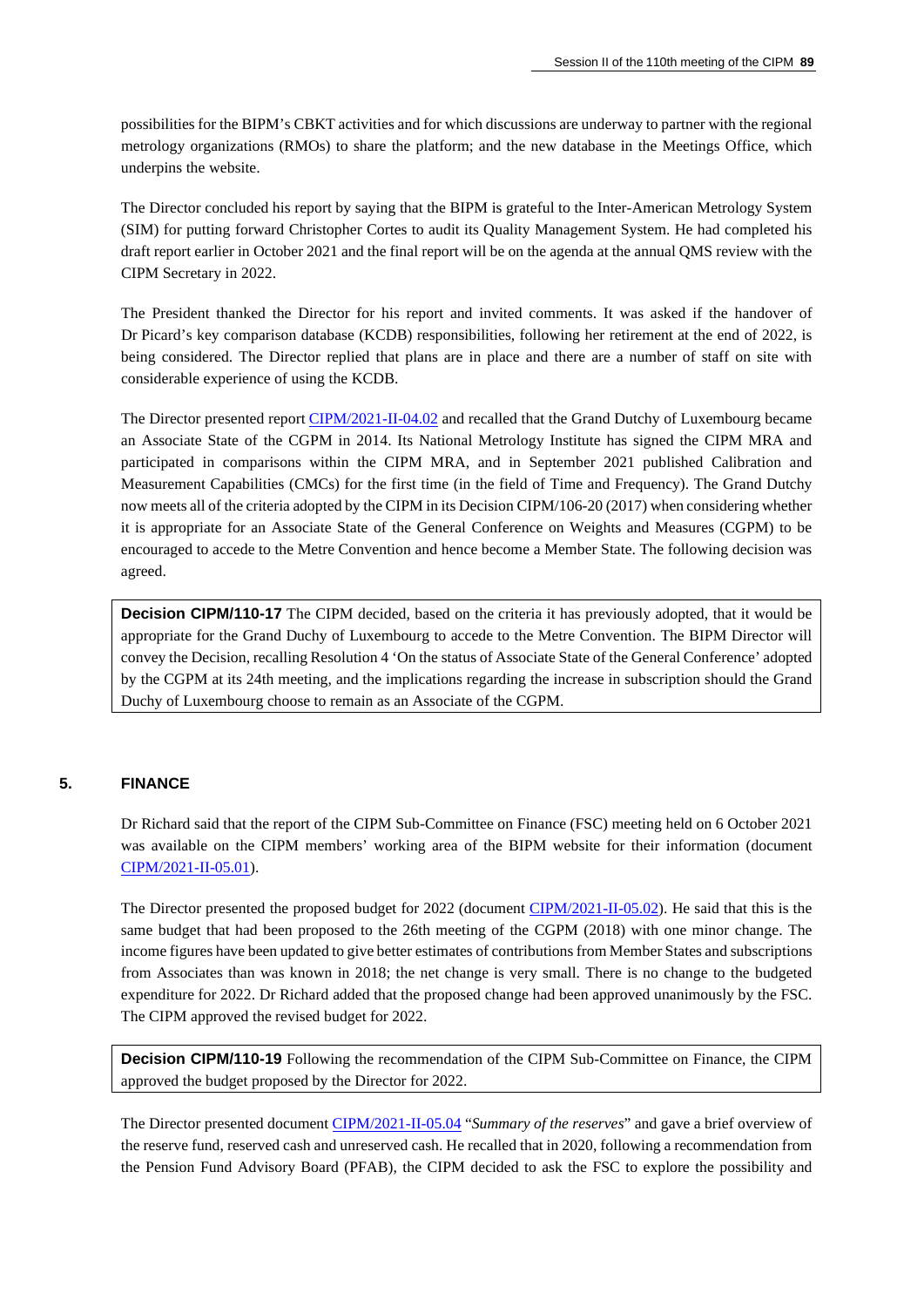feasibility of authorizing exceptional contributions or voluntary injections of liquidity into the Pension Fund. On 6 October 2021, the FSC met to discuss, *inter alia*, the feasibility and affordability of a transfer from the BIPM reserves to the Pension Fund. During this meeting, it was stated that the amount of BIPM unreserved cash shown in the audited financial report at the end of 2020 was 9.64 million  $\epsilon$ . In addition, the FSC noted that the Pension Fund was underfunded. The Chair of the FSC had recalled at its meeting that, according to the auditor, the appropriate use of the BIPM reserves allowed the CIPM to make transfers from the reserves. Following a discussion within the FSC, it was unanimously agreed to recommend the transfer of some unreserved cash to the Pension Fund. More specifically, the FSC suggested that the CIPM consider an exceptional transfer of 3 million € in 2021 and, if possible, a further exceptional transfer in 2022. Any exceptional transfer in 2022 would have to consider the audited financial report for 2021 and the development of the long-term financial plan for the BIPM. The Director commented that the proposed exceptional transfer will improve the long-term sustainability of the Pension Fund as well as confirming the commitment by the CIPM to the maintenance of the Fund.

Dr Richard noted that the rationale and proposal for the transfer is detailed in document [CIPM/2021-II-05.03](https://www.bipm.org/documents/20126/62107521/CIPM21-II-05.03-Note+to+the+CIPM-+Draft+decision+on+cash+reserves+to+the+Pension+Fund.docx/ad249103-d467-0e0b-7604-1304a83c9208) "*Note to the CIPM- Proposal for a CIPM decision on Exceptional transfer of cash reserves to the Pension Fund*". After a discussion, the following decision was adopted unanimously.

**Decision CIPM/110-18** Following the recommendations dated 7 September 2020 from the Pension Fund Advisory Board (PFAB) and the recommendations from the CIPM Sub-Committee on Finance meeting held on 6 October 2021, the CIPM decided to authorize the exceptional transfer of 3 million  $\epsilon$  of unreserved cash to the Pension Fund in 2021.

The CIPM also decided to consider a further exceptional transfer in 2022 following the publication of the audited financial report for 2021 and the development of a long-term financial plan for the BIPM.

The Director gave an overview of the long-term financial plan for the BIPM (document [CIPM/2021-II-05.05\)](https://www.bipm.org/documents/20126/62107553/CIPM21-II-05.05-LTFP_v2.pdf/a9ff0840-4ac2-e189-d50f-40b0b0dc1c2e), noting that it had been discussed in detail by the FSC. The associated budget includes assumptions about inflation and the composition of the BIPM staff and assumes that the dotation to be agreed at the CGPM meeting will be level with the current dotation. The proposed budget is balanced over the four-year programme and includes commitments for investments in site infrastructure, building maintenance and laboratory infrastructure. The Director requested approval from the CIPM to go ahead to draft proposals for the BIPM Work Programme for 2024-2027, which will be based on the long-term financial plan and the BIPM Strategy. He added that the longterm financial plan could be readdressed to show scenarios of how the budget would work if there were increases in the dotation over the course of the Work Programme 2024-2027. The practice at recent meetings of the CGPM has been to present several options with different levels for the dotation.

Dr Richard said that the FSC had recommended slight increases in the provisions for inflation and travel shown in the long-term financial plan, which have been implemented in document CIPM/2021-II-05.05. The FSC had agreed that presenting a "flat" dotation to the CGPM at its 27th meeting (2022) was a starting point, however it had suggested the option of proposing a stepped increase of 0.5 % in 2025, 1 % in 2026 and 1.5 % in 2027 as an alternative. A rationale for pursuing a modest increase from 2025, rather than 2024, could be the need to allow Member States an extra year to recover from the financial effects of the Covid-19 pandemic.

It was noted that the budget associated with the long-term financial plan is negative in the last two years. It was suggested that this sends a message to the Member States regarding the consequences of agreeing a flat dotation for the four years of the Work Programme 2024-2027. The President agreed that pursuing a flat dotation was a prudent course of action but suggested that the Director should investigate further the option of presenting justification for a small, stepped increase from 2025 onwards.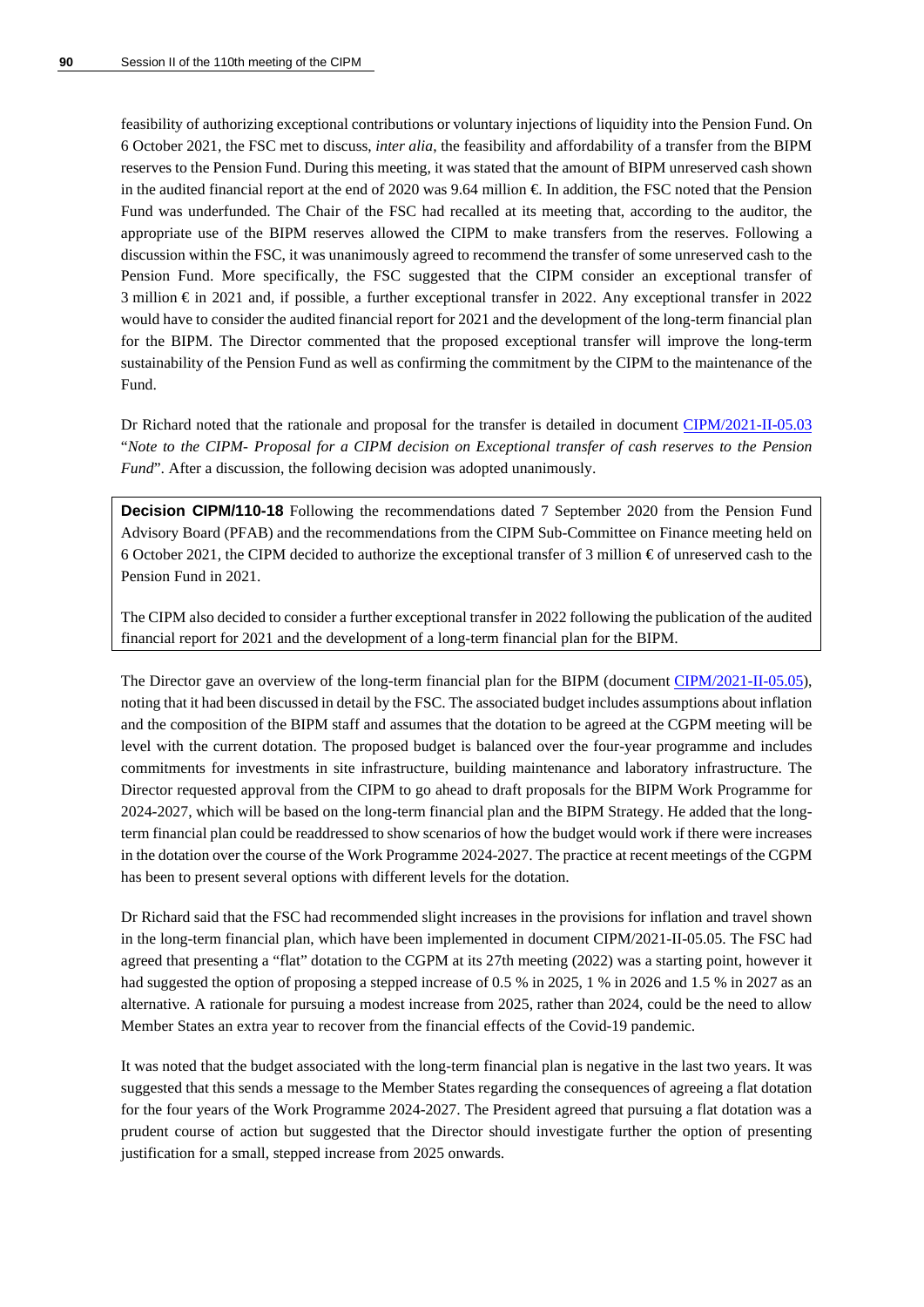### **6. REPORTS FROM THE CC PRESIDENTS AND CHAIRS OF SUB-COMMITTEES**

The President recalled that reports were invited from those CCs that had met since the last session of the CIPM.

#### **Consultative Committee for Time and Frequency (CCTF)**

Dr Dimarcq recalled that the CCTF is focusing its work on the four "hot topics" for which task groups had been set up in 2020. The hot topics are: Updating the roadmap towards the redefinition of the SI second; Leap seconds in Coordinated Universal Time (UTC) and building a consensus for a continuous timescale; Promoting the mutual benefit of UTC and Global Navigation Satellite Systems (GNSS); and Sharing resources to improve international timekeeping. The CCTF met in March 2021 where it discussed the topics in relation to its strategic plan.

The CCTF has drafted two resolutions: Draft Resolution D '*On the use and future development of UTC*' and Draft Resolution E '*On the future re-definition of the second*'. Each draft resolution was accompanied by a supporting document and Draft Resolution E is additionally supported by the '*Roadmap towards the redefinition of the SI second'*. The two Draft Resolutions and the roadmap are available on the CIPM members' working area of the BIPM website as documents [CIPM/2021-II-06-a.1,](https://www.bipm.org/documents/20126/62245092/CIPM21-II-06-a.1-CCTF+contribution+to+CGPM+Resolution+D+UTC+Oct+6+2021.pdf/d192201c-7051-85d6-44a5-2189c12d7b42) [CIPM/2021-II-06-a.2](https://www.bipm.org/documents/20126/62245108/CIPM21-II-06-a.2-CCTF+contribution+to+CGPM+Resolution+E+second+Oct+6+2021.pdf/8dbe92a6-e592-c66c-6db7-1a7ae0c75b7a) and [CIPM/2021-II-06-a.3.](https://www.bipm.org/documents/20126/62245124/CIPM21-II-06-a.3-CCTF+Roadmap+Redefinition+SI+Second-Oct+6+2021.pdf/3f4e15d8-3331-e679-f3a5-eb4d8a6f5dd8)

Dr Dimarcq presented the main points of Draft Resolution E '*On the future re-definition of the second*'. Three options are being considered for the definition of the second. Option 1 foresees a new definition based on a single atomic reference transition in the optical frequency range; Option 2 envisages an ensemble of reference optical frequencies; and Option 3 bases the new definition on fixing the value of a fundamental constant. It is believed that Option 3 is not achievable today as there is no known fundamental constant with the necessary accuracy. At present, there is no clear choice between Options 1 and 2. Three possible schedules to redefine the second were presented. Dr Dimarcq explained that the option to go ahead with the new definition at the 29th meeting of the CGPM (2030) was the preferred choice (see §6 of the report of Session I of the 110th meeting if the CIPM).

Dr Dimarcq gave the background to Draft Resolution D '*On the use and future development of UTC',* noting that the main requirements for the common time scale are that it is continuous, monotonic, reliable and widely available. He recalled that UTC is under the authority of the CGPM, computed at the BIPM and realized by 85 NMIs around the world. It was stressed that if UTC is not modernized to become a continuous timescale it will become marginalized and less universal and that the role of NMIs as a source of traceability to national and international metrological standards and synchronization is at risk. An alternative GNSS system time, which is continuous and easily accessible, is already considered as a source of time and a frequency reference and there is a calculated risk that it could become, *de facto*, the international standard time. He added that UTC is maintained in close agreement with the irregular rotation of the Earth by *ad hoc* corrections, which are not implemented by most GNSSs, digital networks, or diffused internet time synchronization protocols.

Dr Dimarcq proposed that the method to reach a continuous UTC would be based on an increase to the tolerance in [UT1 – UTC] to a new limit. A CIPM Task Group on Continuous UTC has been set up to improve communications on the use and future development of UTC with Member States and other communities to try and ensure that Draft Resolution D receives wide support. The Task Group will hold its first meeting in November 2021.

The President thanked Dr Dimarcq and invited questions. It was asked why it is necessary to wait until 2035 to change the limit for [UT1 – UTC]. Dr Dimarcq replied that at the last meeting of the CCTF, the representative from VNIIFTRI (Russian Federation) had said that current GLONASS software is unable to handle a difference between UT1 and UTC of greater than one second. If this limit were to be changed now, it could have a negative impact on GLONASS.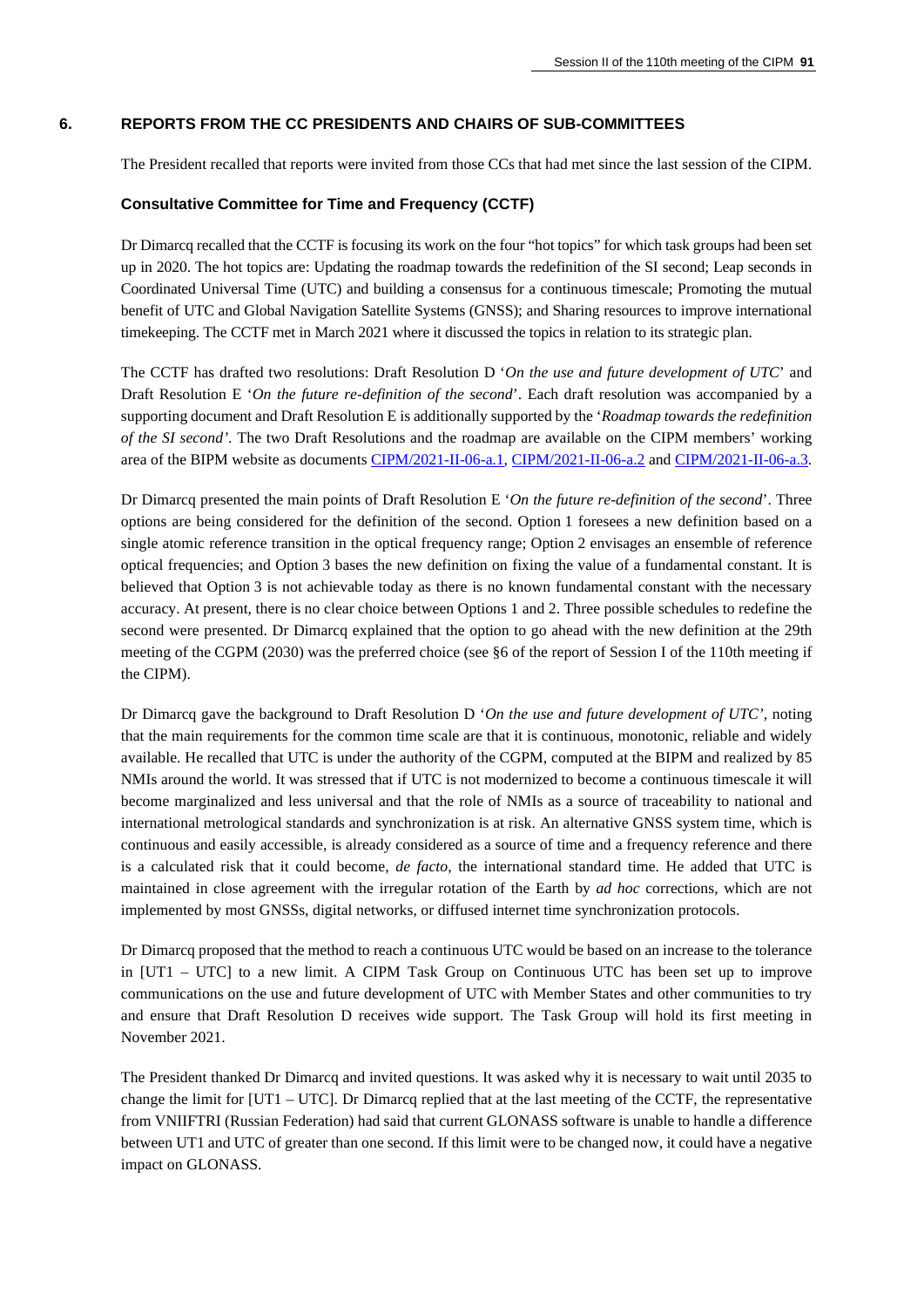### **Consultative Committee for Units (CCU)**

Prof. Ullrich presented the activities of the CCU as detailed in the documents available in the zipped file [CIPM/2021-II-06-b.2.](https://www.bipm.org/documents/20126/62098088/CIPM21-II-06-b.2/4ec9b9c1-a565-976d-6632-e19ed94196a3) He recalled that the CCU had held its 25th meeting on 21-23 September 2021. An outcome reported to the meeting had been the results of the survey among CCU stakeholders on the implementation of the new definitions of the SI. The survey found that none of the NMIs surveyed had reported difficulties in implementing the revised SI and all NMIs surveyed, except one, had used the redefinition of the SI as an opportunity to promote metrology and the SI in their country. The questionnaire had found some new possibilities for innovative approaches and technologies based on the revised SI. Prof. Ullrich said that these suggestions could be fed into the development of the strategy as well as being circulated to the Consultative Committees. It was noted that the revision and implementation of the SI had been supported by a very successful information campaign. A detailed summary of the replies to the CCU questionnaire on the implementation of the revised SI is available in the zipped file [CIPM/2021-II-06-b.2.](https://www.bipm.org/documents/20126/62098088/CIPM21-II-06-b.2/4ec9b9c1-a565-976d-6632-e19ed94196a3)

Prof. Ullrich recalled that the CCU Working Group on Core Metrological Terms (CCU-WG-CMT) has been reviewing the definitions for the three core terms 'quantity', 'unit' and 'quantity value'. The majority of the Working Group have come to an agreement but the representative from PTB does not agree, therefore no consensus can be reached. Moreover, both proposals do not agree with the present suggestion by the JCGM WG2 (VIM). Since the Working Group has not yet considered issues of machine actionability of the definitions as required by its ToR, it was suggested that to proceed, the CIPM Task Group on the Digital SI (CIPM-TG-DSI) and its Expert Group should analyse all three proposed definitions (CMT majority, PTB, VIM). The aim is to propose definitions that are as short and simple as possible whilst being logically consistent. The Expert Group will reach a conclusion by 11 January 2022, with the findings discussed and decided at the CIPM-TG-DSI meeting on 25 January 2022. This would allow the CIPM to make a final decision at its meeting in March 2022. The CIPM agreed that the three definitions should be referred to the CIPM-TG-DSI for review.

**Decision CIPM/110-20** The CIPM received the report from the CCU on the Core Metrological Terms and noted that consensus could not be reached on the matter of three definitions (quantity, quantity of value and unit). The CIPM requests the CIPM Task Group on the Digital SI (CIPM-TG-DSI) to review the "machine actionability" of the three definitions under discussion and to report to the meeting of the CIPM in March 2022.

Prof. Ullrich informed the CIPM that a joint workshop between the CCU and the Consultative Committee for Amount of Substance: Metrology in Chemistry and Biology (CCQM) will be organized to discuss quantities that are quantified by counting. In addition, the CCU will form a new Task Group on angle and dimensionless quantities in the SI in response to the findings of a questionnaire among CCU members and liaisons. He finished the report by presenting the updated CCU strategy for the next 10 years. The draft CCU strategy was noted by the CIPM.

Dr Park thanked the CCU for taking the initiative to look into counting-based quantification, which is an important issue for the CCQM, and for the proposal to hold a joint workshop on the issue. Dr Steele commented that the proposal to form a Task Group on angle and dimensionless quantities in the SI should be welcomed but cautioned that there are constraints on issues such as introducing new base quantities, which were not under discussion. He said that the Task Group should be encouraged to modernize the language, within the current framework. Prof. Ullrich said that the Task Group will take account of comments from users where there are existing misunderstandings. He stressed that the Task Group will not propose any new units.

### **Joint Committee of the Regional Metrology Organizations and the BIPM (JCRB)**

Dr Olthoff recalled that the JCRB had held its 44th meeting on 14-15 September 2021. The Gulf Association for Metrology (GULFMET) had been welcomed as a full member at the meeting and they had thanked the CIPM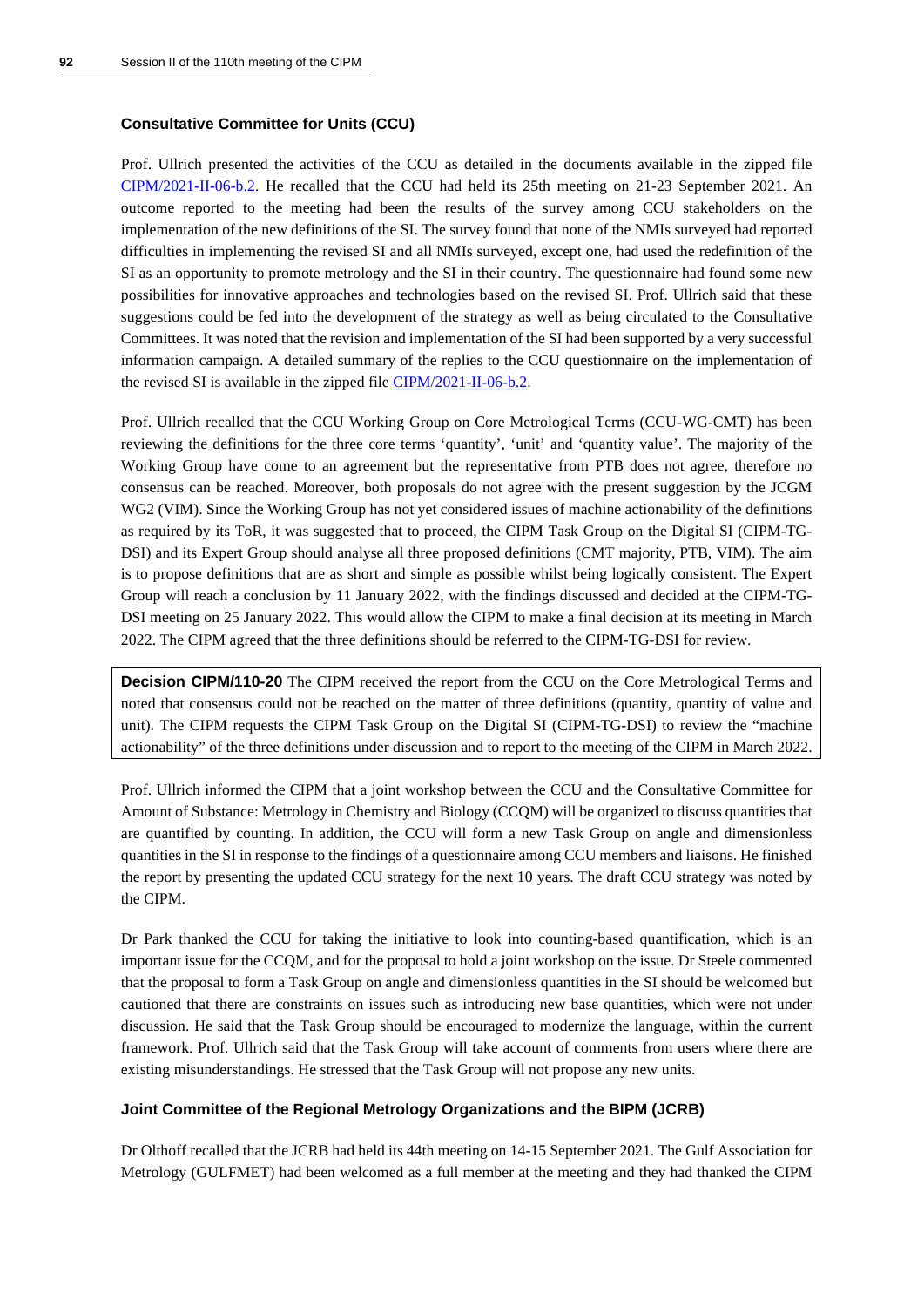for approval of their membership. He noted that all metrology areas are now compatible with the KCDB 2.0 and that the time taken between submission for inter-regional review to publication of a CMC on the KCDB has been reduced to 60 days, from 140 days in previous years.

Dr Olthoff said that the impact of the global Covid-19 pandemic on the ability to approve quality systems had been considered during the JCRB meeting. Extensions have been granted during the pandemic and these extensions will continue for RMO-approved quality management systems until March 2022. The situation will be reviewed at the 45th meeting of the JCRB.

The Statistics Task Group (see JCRB Action 42/3) has proposed revisions to document CIPM MRA-G-11 "*Measurement comparisons in the CIPM MRA: Guidelines for organizing, participating and reporting*". The proposals were sent to the RMOs for comment and five of the six RMOs accepted the proposals without any changes. The European Association of National Metrology Institutes (EURAMET) provided a detailed list of comments, which have been addressed by the leader of the Task Group, Antonio Possolo. The Task Group and the JCRB plan to consult the CCs for their feedback.

The President thanked Dr Olthoff and invited comments. It was asked if there are any plans to provide feedback to the State Representatives on the significant progress that has been made with modernizing the KCDB and improving its efficiency. The Director commented that this could be added to the agenda for the next meeting of the CGPM and could possibly be included in the CIPM President's report as a highlight of the strategic improvements made since the last meeting of the CGPM.

Dr Park asked if any concerns had been raised at the JCRB meeting regarding broad-scope CMCs. Dr Olthoff replied that no concerns had been raised.

### **CIPM Task Group on the Digital SI (CIPM-TG-DSI)**

Prof. Ullrich presented version 0.6.1 of the "*Joint Statement of Intent on the digital transformation in the international scientific and quality infrastructure*" (document [CIPM/2021-II-06-d\)](https://www.bipm.org/documents/20126/61919441/CIPM21-II-06-d-Draft_Joint+Statement_v0.6.1-changes_accepted_JU.docx/58e3b74d-1e39-4205-5a59-9b7a4c67cd79). He recalled that the joint statement prepared together with the OIML-BIPM Joint Task Group has already been agreed by the International Measurement Confederation (IMEKO) and the International Organization of Legal Metrology (OIML) and agreement was reached at the International Committee of Legal Metrology (CIML) meeting on 18 October 2021. The approval process is underway in CODATA. The joint statement has been aligned to the text of Draft Resolution B and to make it more inclusive for organizations including the International Laboratory Accreditation Cooperation (ILAC) and the International Organization for Standardization (ISO). A list of potential signatory organizations was presented.

The President recalled that CODATA and ILAC had asked how they can participate and what the joint statement might mean for each organization. Prof. Ullrich added that following the signing of the joint statement, it is expected that each organization will be offered an opportunity to discuss how they can contribute to the digital transformation in the international scientific and quality infrastructure within the upcoming forum "Metrology and Digitalization".

**Decision CIPM/110-22** The CIPM approved the Joint Statement of Intent on the digital transformation in the international scientific and quality infrastructure and noted the intent for the Joint Statement to be signed by the OIML, CODATA and IMEKO. Other major stakeholders will be approached before the next quadripartite meeting of the BIPM, ILAC, ISO and OIML scheduled for March 2022.

Prof. Ullrich reported that a working exchange was being established between the BIPM, the Expert Group of the CIPM-TG-DSI, Experts of digital calibration certificates (DCC) and the CODATA Digital Representation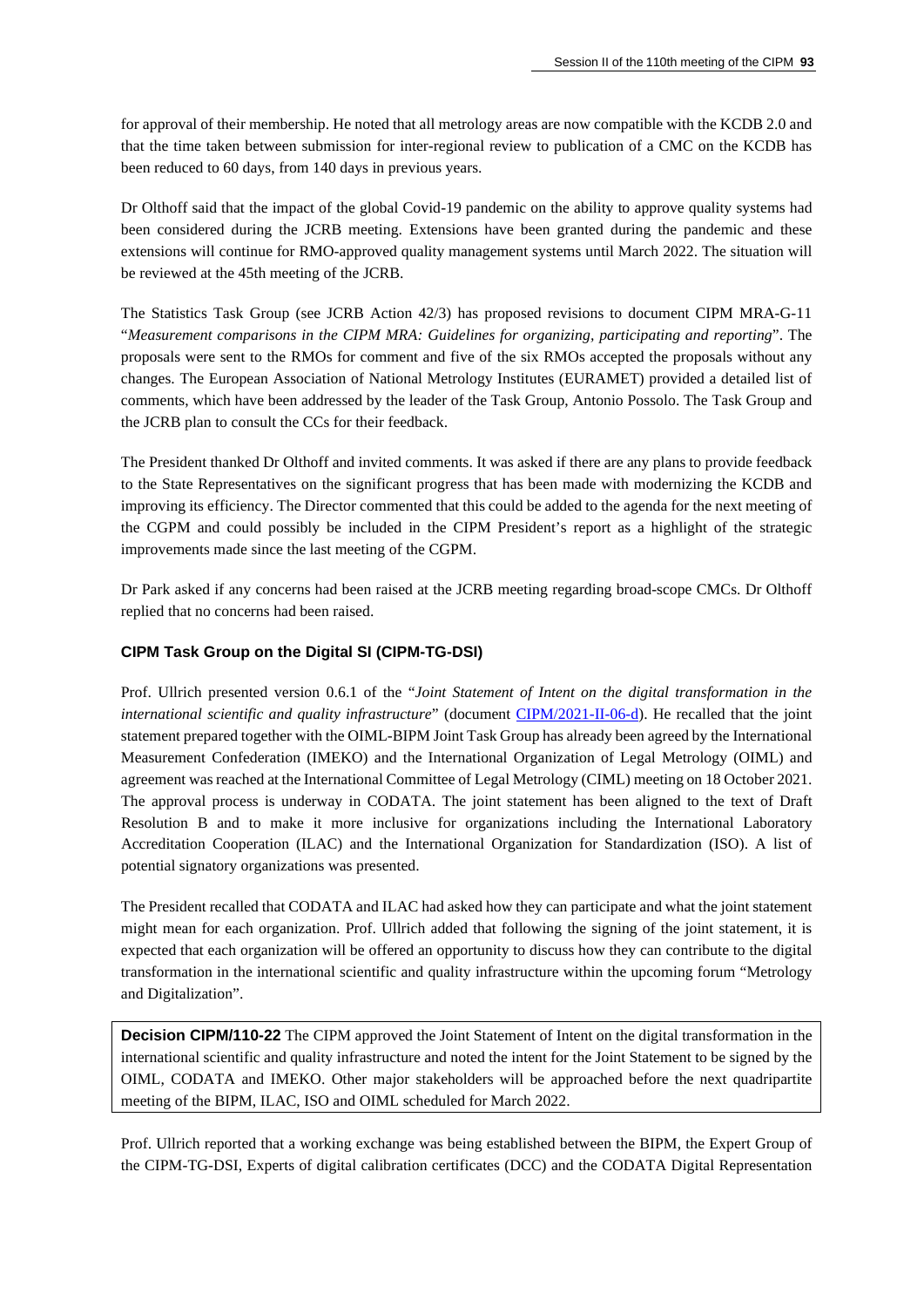of Units of Measure (DRUM) group. The four parties will meet quarterly, with the first meeting scheduled for late October 2021. The goal of the joint group is to achieve closer technical exchanges to come to urgently needed recommendations, such as on unit representations for practical use. This is particularly important because CODATA is working on the digitalization of physical constants, the NMIs are anticipating the adoption of DCCs, and the BIPM is digitalizing the KCDB. Such tasks will require close interaction between the four partners to agree on standardized metadata.

Prof. Ullrich recalled his earlier presentation on the core metrological terms of 'quantity', 'unit' and 'quantity value' for which there are three different proposals for each definition. He noted that this issue will require further discussion about the applicability of the definitions within the SI Digital Framework. The aim is to have received feedback on the terms and definitions from the CIPM-TG-DSI and the Expert Group for submission to the CIPM by January 2022 and to JCGM WG2 after the decision of the CIPM in March.

He presented plans for a survey on the needs and experiences of NMIs and DIs on the digital transformation. The survey will be conducted through the CCs and will focus on plans for the adoption of DCCs and the level of engagement with the Digital SI Framework. It was noted that the first round of the survey will be conducted among a limited group of the CCs who are most strongly involved, with the remainder being included in a second round.

**Decision CIPM/110-23** The CIPM supported the plan for a Consultative Committee survey on NMI/DI plans for digital calibration certificates and engagement with the Digital SI Framework.

Prof. Ullrich informed the CIPM that the IMEKO M4D conference is scheduled to be held on 19-21 September 2022. This international conference on metrology and the digital transformation is being organized by IMEKO Technical Committee 6 "Digitalization". Prof. Ullrich said that the IMEKO Secretary General had written to him to thank the CIPM for its support for the event and to invite a member of the CIPM to participate in the International Programme Committee (IPC) for the conference. It was agreed that Dr Steele should act as the representative.

**Decision CIPM/110-24** The CIPM nominated Dr Steele as its representative for the IMEKO TC6 International Conference on Metrology and Digital Transformation (M4D).

### **OIML-BIPM Joint Task Group**

Dr Richard said that document [CIPM/2021-II-06-e](https://www.bipm.org/documents/20126/61771740/CIPM21-II-06-e-20210930_report_JTG_OIML_BIPM_PROV_DEF.pdf/82f6dacf-7975-c6a1-0a18-30a756927ba9) "*Report on the work of the OIML-BIPM Joint Task Group*" was available on the CIPM members' working area of the BIPM website for noting.

### **Proposals for membership and observership of the Consultative Committees**

The Secretary presented the proposals for membership and observership of the Consultative Committees. The proposals and supporting information are available in document [CIPM/2021-II-06-f.](https://www.bipm.org/documents/20126/62149170/CIPM21-II-06-f-Agenda+6-f+CC+membership+application/671bff5e-2eb1-53a2-601e-d602585d7d63) Following a discussion, Decision CIPM/110-21 was adopted.

**Decision CIPM/110-21** The CIPM accepted the following changes to the members and observers to the Consultative Committees:

- − observership to CCM for NSC‐IM (Ukraine) and CMS/ITRI (Chinese Taipei)
- − observership of CCRI for NSC‐IM (Ukraine)
- membership of CCU for NSC − IM (Ukraine))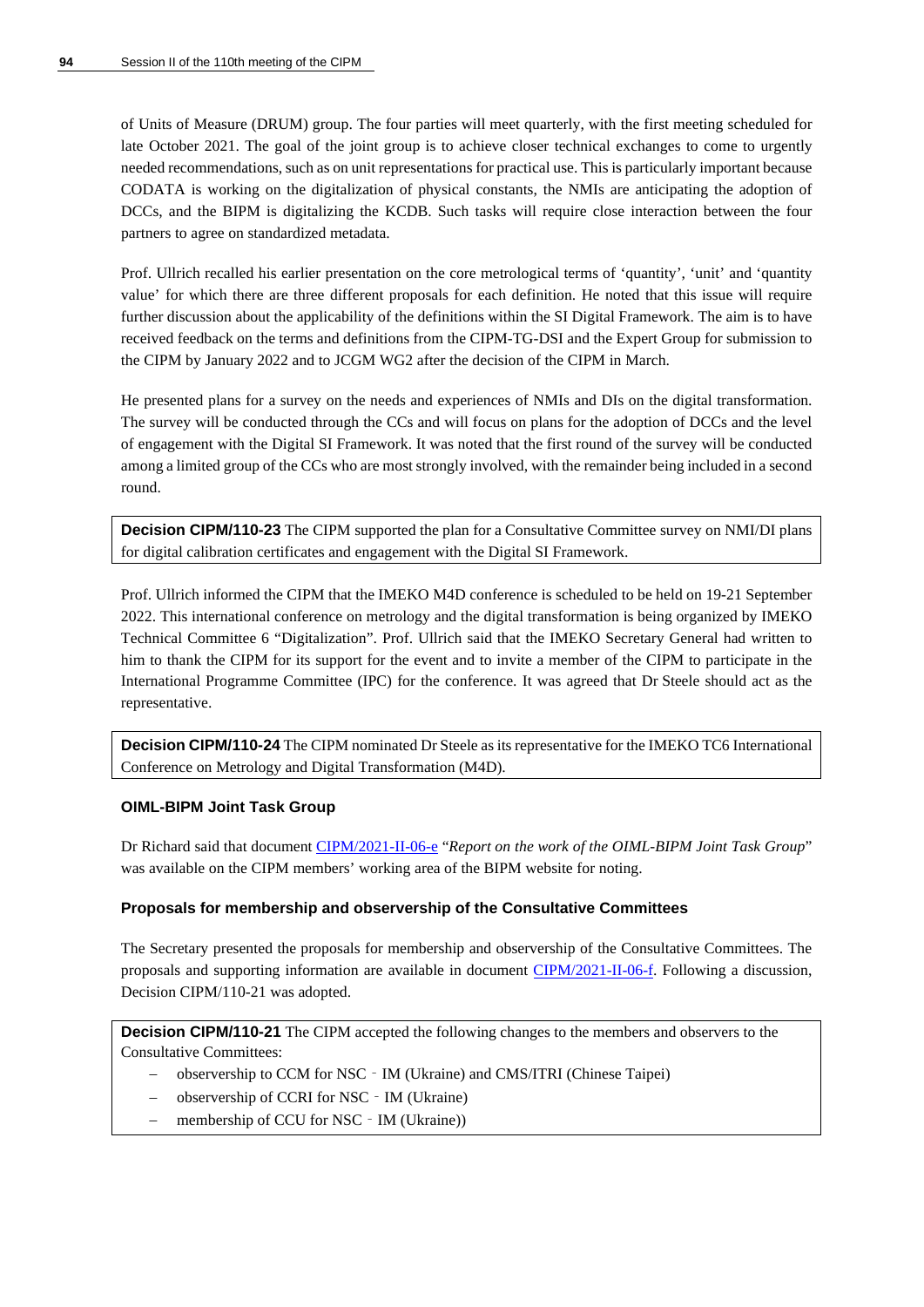Mr Henson recalled that the Preparatory Commission for the Comprehensive Nuclear-Test-Ban Treaty Organization (CTBTO) had applied for liaison status to the CCRI. He recalled that the BIPM-CTBTO Practical Arrangement, which had already been approved by the CIPM, includes an invitation to participate in meetings of the Consultative Committee for Acoustics, Ultrasound and Vibration (CCAUV) and CCRI.

# **7. CIPM STRATEGY**

The President introduced document [CIPM/2021-II-07.01](https://www.bipm.org/documents/20126/61771265/CIPM21-II-07.01-CIPM+Report+towards+the+Strategy+2030%2B+October+2021.docx/38a72731-d0b3-a088-a16c-fcd359503627) "*Towards a CIPM Strategy 2030+ Draft for CIPM discussion October 2021*", which is available on the CIPM members' working area of the BIPM website.

He showed the presentation on the CIPM Strategy to be given to the meeting of NMI Directors and State Representatives on 21-22 October. The President described the current status and outputs of the five thematic areas. He said that the proposed timetable for development of the CIPM strategy for 2030 and beyond is for the 27th meeting of the CGPM (2022) to give a mandate to the CIPM to develop proposals and to consult on a broader strategy. Between 2022 and 2026 the CIPM will consult with Member States and the wider metrology community on a new vision and mission model for broader participation, in parallel with investigating best practice for international organizations. The CIPM strategy for 2030 and beyond will then be finalized and presented to the metrology community in 2025. It is anticipated that the strategy will be ready for implementation at the 28th meeting of the CGPM (2026) subject to agreement with the Member States.

A summary was given of the draft resolutions to be presented to the 27th meeting of the CGPM as well as the main outputs of the five Sub-Committees for the thematic areas (SC1 to SC5).

Prof. Rietveld asked if the summary report of the document "*Towards a CIPM Strategy 2030+ Draft for CIPM discussion October 2021*" should be published alone or if it should be published with its annexes. The President replied that the five Sub-Committees should decide how to publish the document, noting that the Annexes contain a significant amount of detail on the work that they have carried out. Prof. Rietveld added that cutting the annexes would make the document more readable. He will discuss the issue with the members of each of the five Sub-Committees to reach a decision.

The President asked if the CIPM agreed with the proposals for the development of the strategy. Dr Laiz suggested that the document "*Towards a CIPM Strategy 2030+ Draft for CIPM discussion October 2021*" should make it clear that the strategy does not include any proposals to modify the Metre Convention. This clarification should also be communicated to the State Representatives at their meeting on 21-22 October. Dr Dimarcq asked for Draft Resolution D "On the use and future development of UTC" to be explicitly mentioned at the meeting of NMI Directors and State Representatives because of its importance in relation to future needs in digitalization. The President agreed to mention this in his presentation and to inform participants that further details will be given during Dr Dimarcq's presentation.

The President thanked the Sub-Committees for the work that they had put into developing the document "*Towards a CIPM Strategy 2030+ Draft for CIPM discussion October 2021*". He remarked that input into the Terms of Reference for the proposed cross-cutting Task Groups/forums should be submitted by March 2022.

#### **8. BIPM STRATEGY**

The Director started by reminding the CIPM that the BIPM strategy (document [CIPM/2021-II-08.01](https://www.bipm.org/documents/20126/61869151/CIPM21-II-08.01-Strategic+Plan+-+Final+draft_2021_10_05/37dc1a1c-3a45-f043-8514-b7fd4a4c8e5c) "*Strategic Plan (2022) for the BIPM*") and the Long-term financial plan (document [CIPM/2021-II-05.05\)](https://www.bipm.org/documents/20126/62107553/CIPM21-II-05.05-LTFP_v2.pdf/a9ff0840-4ac2-e189-d50f-40b0b0dc1c2e) will be the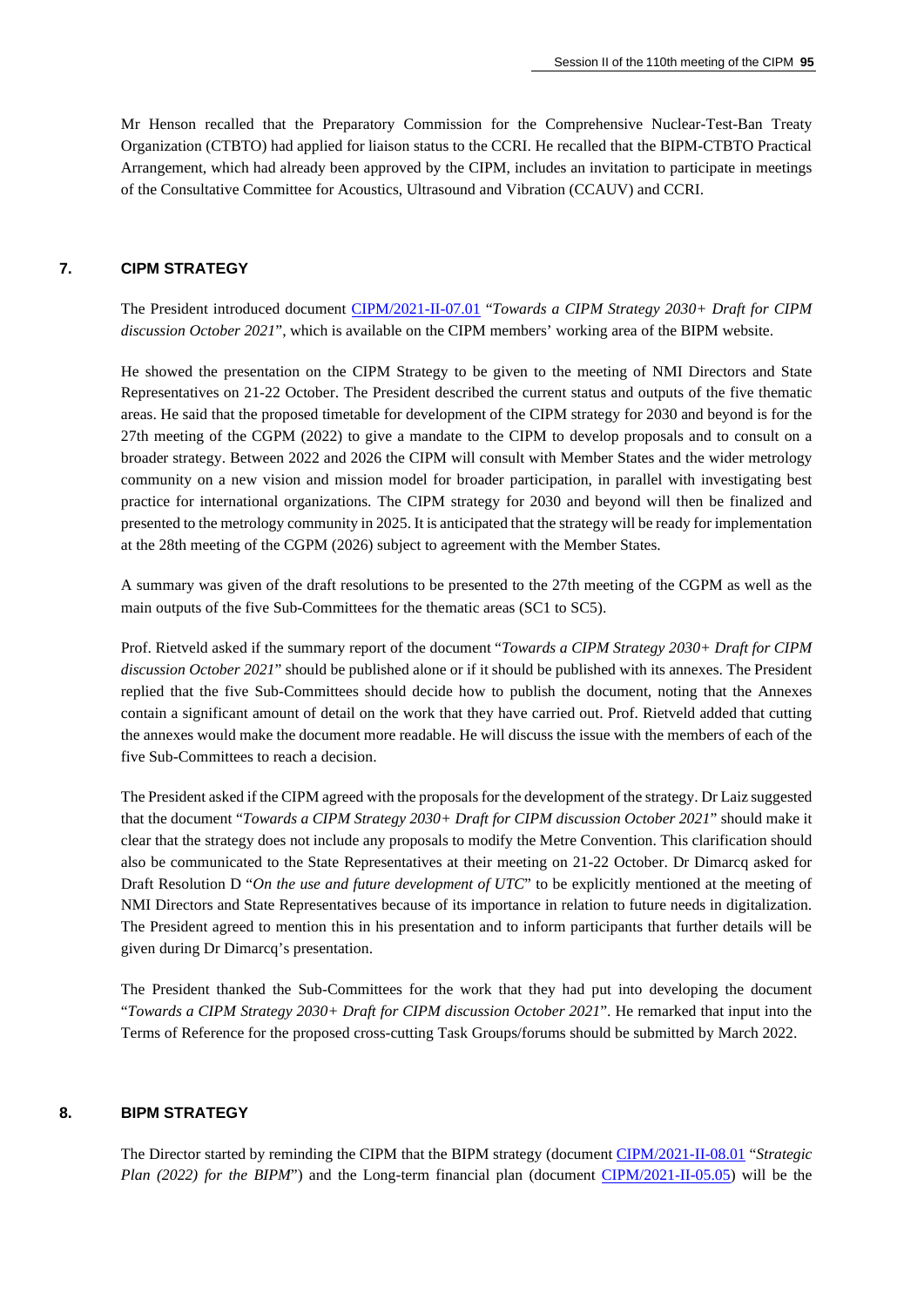essential inputs to the development of the Draft Work Programme for 2024-2027. The long-term financial plan had been discussed under §5. He added that CIPM agreement is required for both documents.

The BIPM strategy document has been under development since February 2021 and a timeline for the development of key documents for decision at the 27th meeting of the CGPM (2022) was presented. The strategy had been sent to the NMIs and other stakeholders for comment and ten sets of comments had been received. The comments had been discussed with the department directors and shared with the CIPM bureau. He listed the points that had been added to the draft strategy as a result of this consultation exercise.

The Director added that following a preliminary review of the independent salary survey, which was conducted for the CIPM *ad hoc* Working Group on Conditions of Employment, a study should be undertaken into the possibility of changing the structure of expatriate allowances to put emphasis on ensuring recruitments can be made from all parts of the metrology world. In addition, the survey has triggered a discussion on whether staff contracts in the long term could facilitate more mobility of staff between NMIs and the BIPM. Both suggestions have been included in the BIPM strategy.

The Director invited comments. Following a brief discussion, the CIPM agreed the BIPM strategy (2022).

### **9. UPDATE ON PROGRESS WITH THE BIPM WORK PROGRAMME**

The Director said that the Progress report on the BIPM Work Programme (2020-2023) is available on the CIPM members' working area of the BIPM website (documen[t CIPM/2021-II-09\)](https://www.bipm.org/documents/20126/61958838/CIPM21-II-09-WP-report-Sept-2021.pdf/71859448-0a76-6340-5884-9453c0134038) and invited comments. The good progress across all areas of the BIPM work programme, despite the difficulties associated with the Covid-19 pandemic, was noted. Dr Liew complimented the BIPM on organizing activities of direct relevance to the Covid-19 pandemic, in particular the activities of the CCQM and Joint Committee for Traceability in Laboratory Medicine (JCTLM) such as the CCQM Workshop: "*A roadmap for metrology of infectious disease and future pandemic readiness*".

Dr Laiz congratulated the BIPM on the advances it has made towards the digital transformation and particularly the development of Application Programming Interfaces (APIs) for the KCDB and the Time Department database. In addition, he asked about progress on the development of graphene-based quantum Hall resistance references at the BIPM. Dr Stock replied that different graphene samples have been evaluated. The metrologicalgrade samples can be compared to the GaAs standards with an extremely low uncertainty. He added that there is a requirement for guidelines on how these samples can be used in metrological applications. The timeline for the use of graphene in metrology applications is difficult to predict, although two to three years may be possible. Quantization of graphene QHE samples has been demonstrated for a flux density of 5 T or below and at the temperature of liquid helium up to 4.2 K.

The role of the BIPM Capacity Building and Knowledge Transfer Programme (CBKT) in fostering the development of metrology in developing economies was commended by Dr Park.

The President thanked the Director and the Directors of the BIPM departments for the report.

### **10. CIPM GOVERNANCE**

Dr Richard said that the proposed amendments to the CIPM Rules of Procedure are detailed in a document included in the zipped file [CIPM/2021-II-10.01.](https://www.bipm.org/documents/20126/61577245/Proposed+amendment+of+the+CIPM+Rules+of+Procedure%2C+two+documents+for+CIPM+decision/24b2b51a-ab2f-7ded-c26c-7c257b0c2fbe) The zipped file includes the full text of the proposed amended Rules of Procedure (Version 1.1). The suggestion to make the amendments had originated in discussions with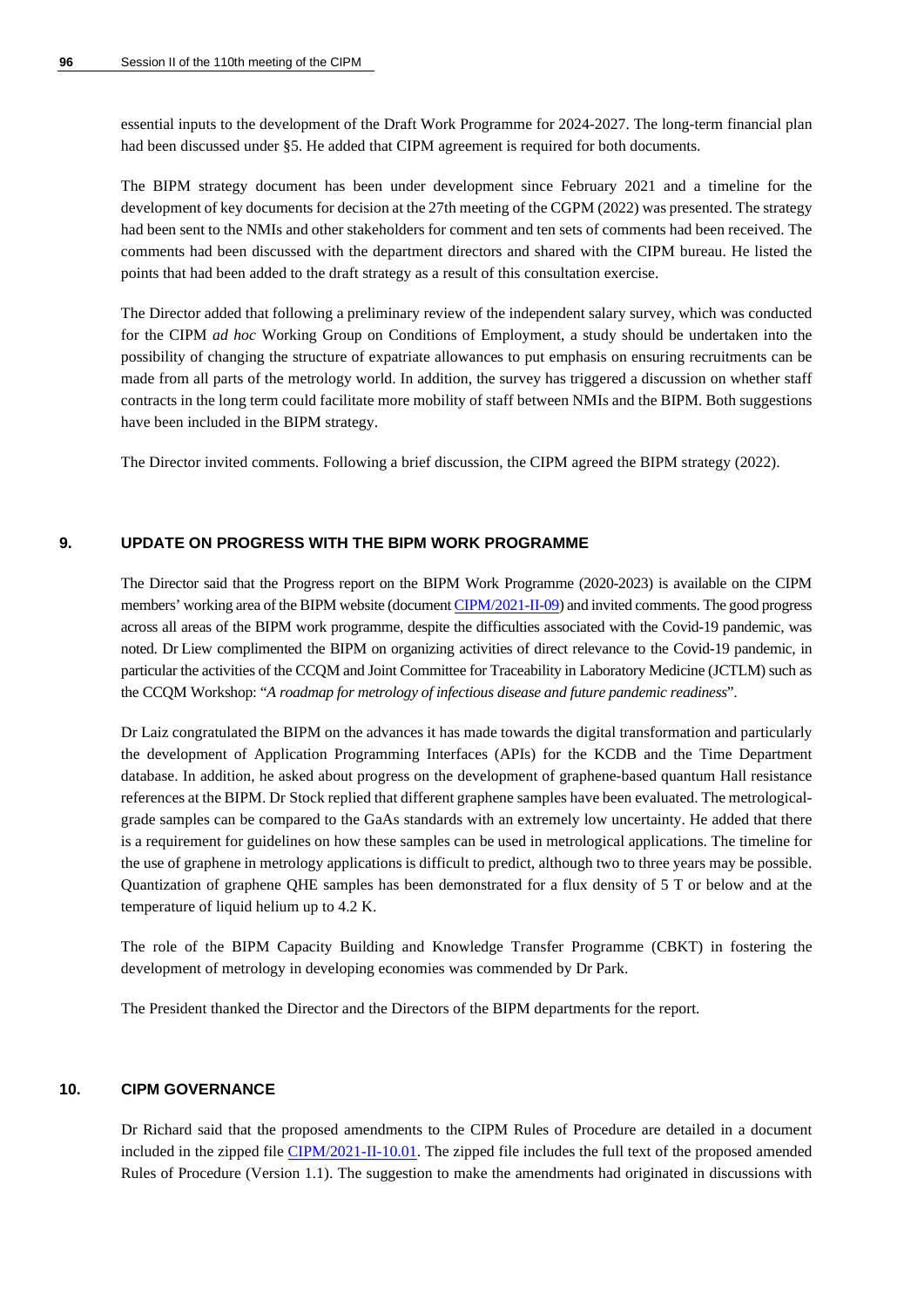the Working Group of Member State Representatives. The CIPM President had subsequently asked the BIPM Director to obtain an independent legal opinion on the legal principles concerning the competence of the organs of the BIPM to enter into legal agreements. Following receipt of this legal opinion in May 2021, the BIPM legal advisor was asked to prepare legal advice on the consequences of the legal opinion for the Rules of Procedure of the CIPM. The result is a proposal to delete Rules 18.3 and 18.4.

The President thanked Dr Richard and invited comments. Following a comprehensive discussion, Decision CIPM/110-25 was agreed.

**Decision CIPM/110-25** The CIPM approved edition 1.1 of the CIPM Rules of Procedure. The CIPM requested the BIPM Director to publish the amended CIPM Rules of Procedure and to update the Compendium accordingly.

The President reported that the draft "*Code of conduct for CIPM members*" (documen[t CIPM/2021-II-10.02\)](https://www.bipm.org/documents/20126/62234712/CIPM21-II-10.02-Code+of+Conduct+-+CIPM+members.docx/49749902-b2f6-4720-e2fa-502082e86ba8) is available on the CIPM members' working area of the BIPM website for noting. He asked CIPM members to send comments to the President, the Secretary, the Director, Dr Richard and Mr Rojas Ceballos for discussion at the next meeting of the CIPM in 2022.

The Director informed the CIPM that document [CIPM/2021-II-10.03](https://www.bipm.org/documents/20126/62234696/CIPM21-II-10.03-Note+to+the+CIPM+-+open+access+to+information.docx/36b6243d-f2a6-d688-b7df-812da3680ad0) "*Note to the CIPM: Enhancing open access to information to BIPM staff*" is available on the website for noting. Comments on the document should be sent to the President, the Secretary, the Director and Mr Rojas Ceballos so that a revised version can be drafted for discussion at the next meeting of the CIPM in 2022.

### **11. PLANS FOR THE 27TH MEETING OF THE CGPM**

The Director gave a presentation that included document [CIPM/2021-II-11.01](https://www.bipm.org/documents/20126/61869167/CIPM21-II-11.01-Minimum+timings+for+a+CGPM+v5.pdf/1a993a5d-6475-f51a-3d3f-37d9a3cf7594) "*Timing of CGPM agenda items for in-person and on-line meeting formats*", which is available on the CIPM members' working area of the BIPM website. He said that the expectation is that the 27th meeting of the CGPM will be held during the week beginning 14 November 2022.

He explained two possible plans for the timing of the CGPM. Plan A is for a 4‐day in‐person format with the timings based on those at the 25th meeting of the CGPM (2014). Plan B is for a 4‐day on‐line/hybrid format based on timings adapted for participants in all world time zones. A full breakdown was presented of the time allotted to formalities and governance matters, reporting, introductions to resolutions, and decision making. He noted that if Plan B is adopted, it would not be possible to include presentations by external speakers and the reports from the CC Presidents.

The Director recalled that the *Palais des Congrès de Versailles* has been booked for the week beginning 14 November 2022 to host the conference. Prof. Patrick Flandrin, the President of the *Académie des Sciences* 2021-2022, has agreed to act as the President of the 27th meeting of the CGPM. The Director informed the CIPM that the venue has been fully refurbished since the 26th CGPM (2018) and now includes the necessary IT infrastructure to host a hybrid meeting. A number of hybrid meeting platforms are being considered by the BIPM Meetings Office.

A communication plan, including key dates during the run up to the 27th CGPM (2022), was presented.

The President thanked the Director and asked if there were any comments. The added value of external speakers at the General Conference was emphasized and it was suggested that rather than dropping their contributions from a hybrid meeting, their presentations could be pre-recorded and made available on-line. The same suggestion was put forward for the reports from the CC Presidents.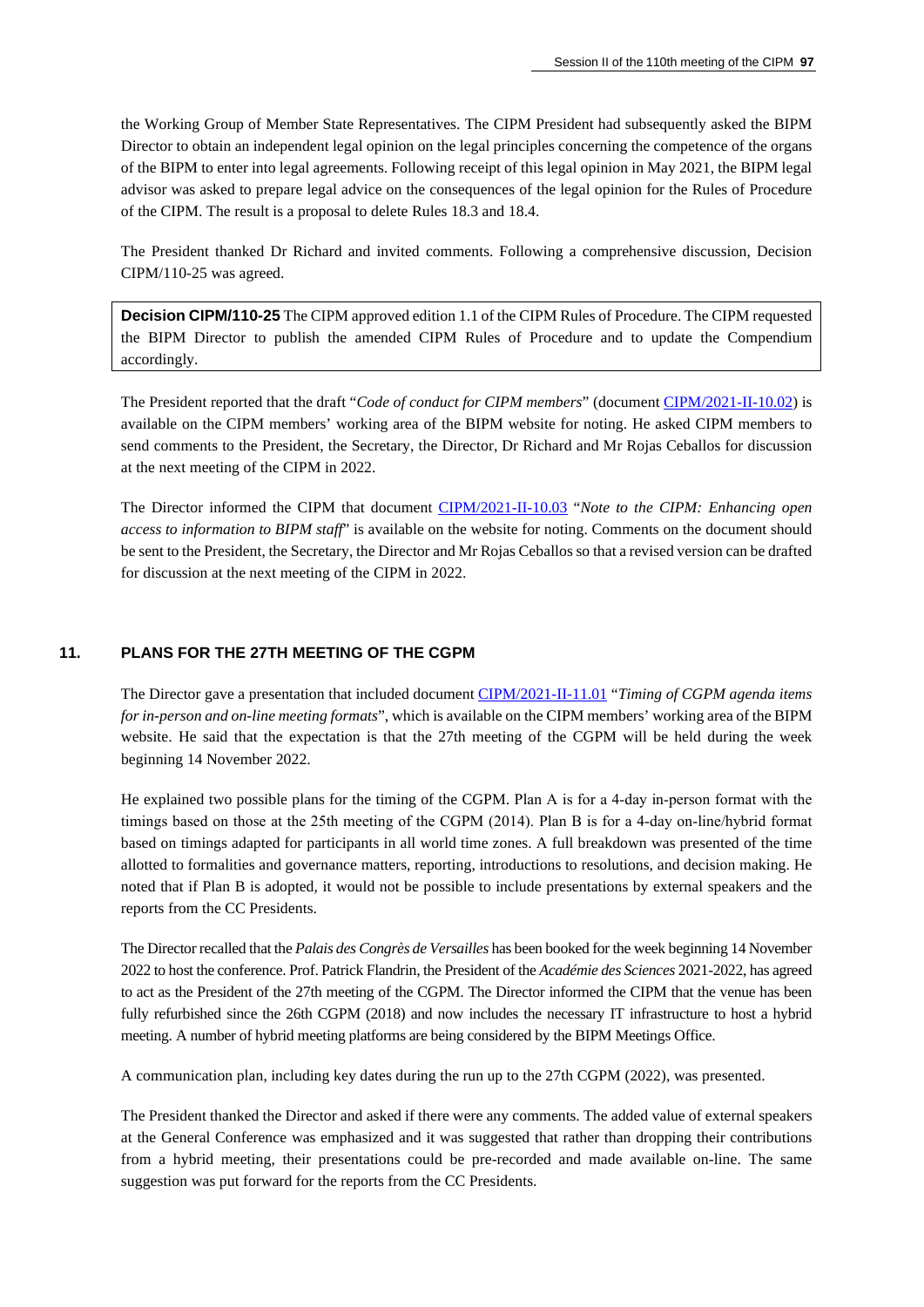It was proposed that an additional programme may be required for on-site attendees at a hybrid meeting, otherwise the short daily sessions may not provide sufficient justification to travel to a four-day conference. The extra programme could include broadcasting pre-recorded presentations to on-site delegates. The possibility of the CC Presidents giving their reports outside of the 'core' daily sessions of 2-3 hours at a hybrid meeting was proposed to ensure that there is a full daily programme for on-site delegates. These presentations would either be in-person or pre-recorded.

The President summarized the discussions by saying that the CIPM view is that every effort should be made to hold the 27th CGPM (2022) as an in-person meeting with contingency plans being made for a hybrid meeting in case the global pandemic situation makes it impossible for some Member States to send delegates. The final decision on the meeting format will be made by the CIPM at its meeting in June 2022. This proposal will be communicated clearly to the meeting of NMI Directors and State Representatives on 21-22 October.

The Director said that a Special Procedure to regulate the conduct of the 27th meeting of the CGPM, if it is held on-line or as a hybrid, has been drafted (document [CIPM/2021-II-11.02\)](https://www.bipm.org/documents/20126/62233724/CIPM21-II-11.02-Draft+Special+procedure_27th+CGPM+meeting-v1.docx/e1885e34-b4da-007e-b810-a3090ce0bcbb). The procedure has been drafted by Mr Rojas Ceballos and it considers the practices followed by other International Organizations, particularly the World Organisation for Animal Health (OIE). The purpose of the Special Procedure is to allow the meeting to be held in a hybrid format, permitting both in-person and remote participation of representatives of State Parties and also representatives from Associate States and Economies of the CGPM and invited observers. The procedure includes information on how to formalize the conduct of a hybrid meeting. It is proposed that the draft of the Special Procedure will be sent out with the convocation in early 2022. State Representatives will be asked to indicate their agreement to the Special Procedure in advance of the General Conference. The Special Procedure would need to be the first item on the agenda of the Conference to allow for its adoption. It was stressed that the Special Procedure is exceptional and would only apply to the 27th meeting of the CGPM.

The Director said that decision making at a hybrid meeting will require careful consideration. Historically, decision making at a General Conference has been via three different methods:

- − Election by secret ballot, which is used for the election of the CIPM and CEC. It is proposed that an independent polling company will be contracted to provide an on-line voting platform.
- Roll-call voting, which is used for the adoption of the dotation. It was noted that this could be very time-consuming at a hybrid or on-line meeting.
- Raising of hands (and counting votes against or abstained). This is the most common decision-making procedure at the CGPM. At a hybrid or on-line meeting, it will be necessary to ensure that there is a strong consensus before using this method.

The Director invited comments. It was suggested that to simplify the voting on the dotation at a hybrid meeting, representatives from the embassies in Paris of each Member States should be invited to the *Palais des Congrès de Versailles* to participate in the voting. The question was raised of how to deal with absentee voting in a hybrid meeting and the principle of 'no votes against' in the voting for the dotation.

The President introduced the six Draft Resolutions [\(CIPM/2021-II-11.03\)](https://www.bipm.org/documents/20126/61577257/CIPM21-II-11.03-/fab7a964-2343-5084-eb69-30e9cb9caa1d):

- Draft Resolution A. "On the evolving needs for metrology"
- − Draft Resolution B. "On the global digital transformation and the International System of Units"
- − Draft Resolution C. "On the extension of the range of SI prefixes"
- − Draft Resolution D. "On the use and future development of Universal Coordinated Time (UTC)"
- − Draft Resolution E. "On the future redefinition of the second"
- Draft Resolution F. "On universal adherence to the Metre Convention"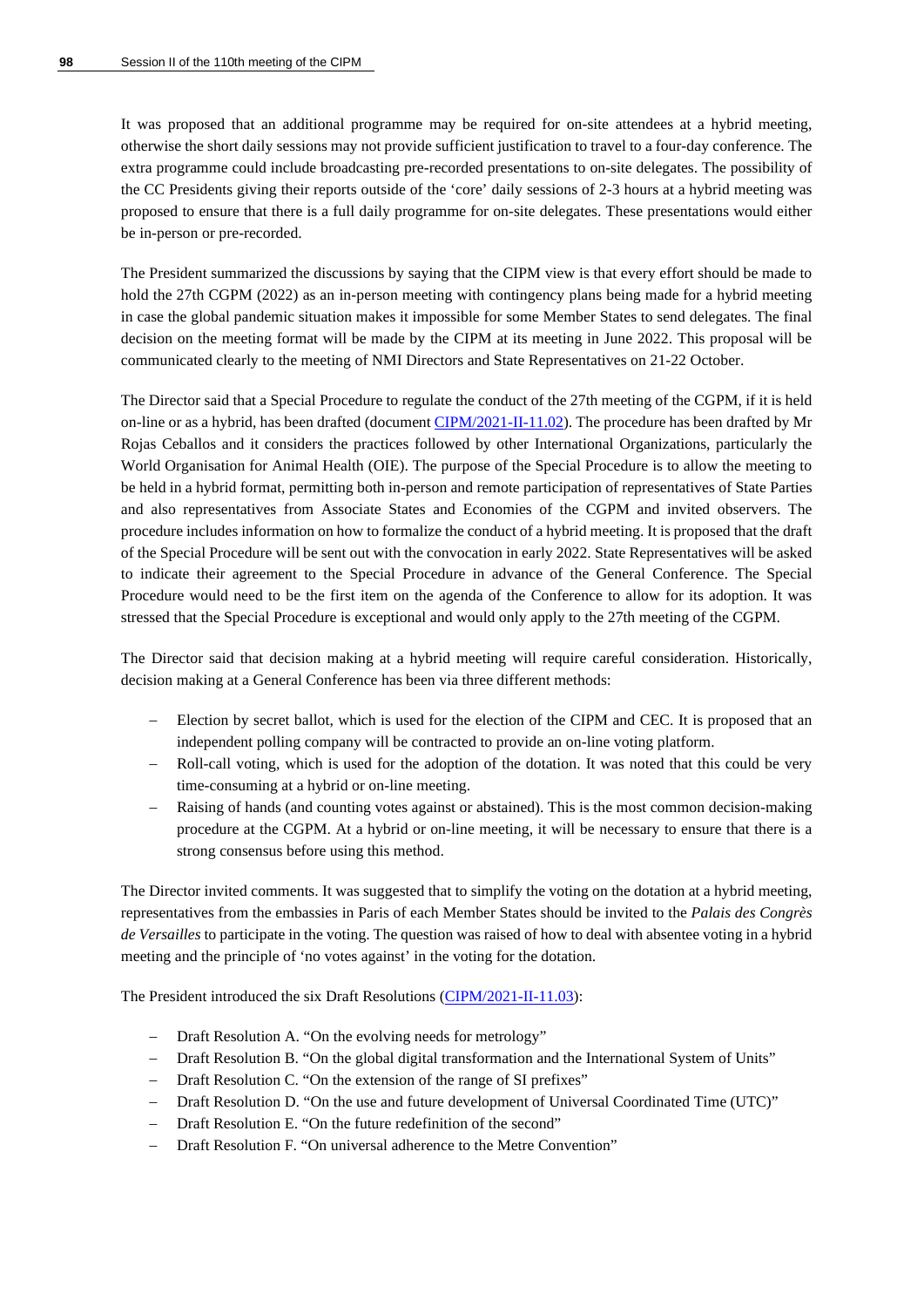The President said that the Draft Resolutions did not require final approval at the current meeting. It was noted that the Draft Resolutions had not yet received an editorial review by the BIPM. The main points of the discussion were as follows.

**Draft Resolution A** No comments.

**Draft Resolution B** It was suggested that the phrase 'as a matter of urgency and priority' should be deleted from the 'encourages' section so that it does not imply that this resolution is more important than the others. The President proposed an amendment to the 'invites' section by changing Regional Metrology Organizations to 'other stakeholders' to make it more inclusive. He added that more emphasis may be needed on the role of the SI in the digitalized world. Prof. Ullrich said that the CIPM Task Group on the Digital SI will meet on 24 November 2021 and any feedback on Draft Resolution B should be sent to him by 16 November for consideration.

**Draft Resolution C** A few minor edits were suggested.

**Draft Resolution D** This draft resolution had been discussed in §6. There was a discussion on whether to change the heading 'decides'. It was remarked that retaining 'decides' will send out a strong message from the CGPM that there will be a change to the maximum value for the difference (UT1-UTC) in the future and that the stakeholders will be included in deciding how to implement the change.

**Draft Resolution E** Dr Dimarcq presented the background to this draft resolution. It was suggested that the wording in the 'encourages' section may need to be clarified. Dr Dimarcq said that the intention in this section is that the preferred option for the redefinition of the second will be proposed at the 28th meeting of the CGPM in 2026. The fulfilment of the criteria for the redefinition will be checked before 2030 and the proposal for the redefinition would be validated at the 29th meeting of the CGPM, also in 2030. The new definition would be implemented after 2030. The President commented that the wording of the 'invites' section should be checked to consider the likelihood that the development of new national measurement standards will be required. It was suggested that the language used in the resolutions pertaining to the previous redefinitions could be used as a template, in particular the two-stage process of selecting the set of fundamental constants followed by the choice of values.

**Draft Resolution F** Dr Steele explained the rationale behind the draft resolution. There was a suggestion that the second bullet point in the 'recognizing' section is too long and may need clarification. The President commented that the 'decides' section may be better presented as an 'invites' section.

The President closed the discussion by asking the Director to take the drafts forward through the editing process and taking account of the comments made by the CIPM.

#### **12. OTHER MEETINGS**

The Secretary presented the final draft agenda of the 21st meeting of NMI Directors and Member State Representatives, to be held on 21-22 October 2021 (document [CIPM/2021-II-12.01\)](https://www.bipm.org/documents/20126/61869183/CIPM21-II-12.01-Programme_21st+Meeting+of+the+Directors+of+NMIs_v2-FINAL.pdf/4571fc9a-812e-4aa0-085c-bd0fe9625487).

The President proposed the following dates for CIPM meetings in 2022:

- − 22-24 March 2022 at the BIPM.
- − 21-22 June 2022 on-line.